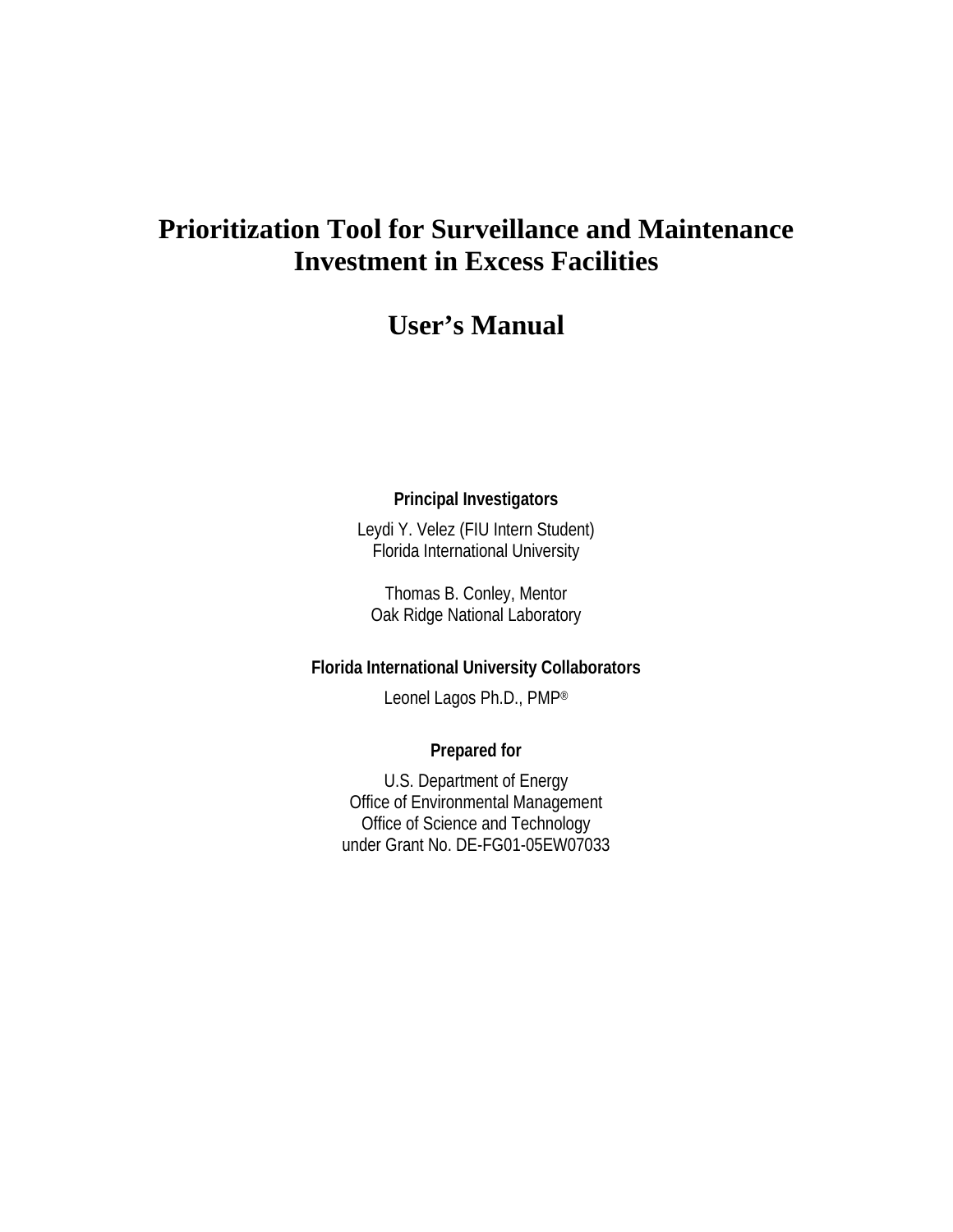#### **DISCLAIMER**

This report was prepared as an account of work sponsored by an agency of the United States government. Neither the United States government nor any agency thereof, nor any of their employees, nor any of its contractors, subcontractors, nor their employees makes any warranty, express or implied, or assumes any legal liability or responsibility for the accuracy, completeness, or usefulness of any information, apparatus, product, or process disclosed, or represents that its use would not infringe upon privately owned rights. Reference herein to any specific commercial product, process, or service by trade name, trademark, manufacturer, or otherwise does not necessarily constitute or imply its endorsement, recommendation, or favoring by the United States government or any other agency thereof. The views and opinions of authors expressed herein do not necessarily state or reflect those of the United States government or any agency thereof.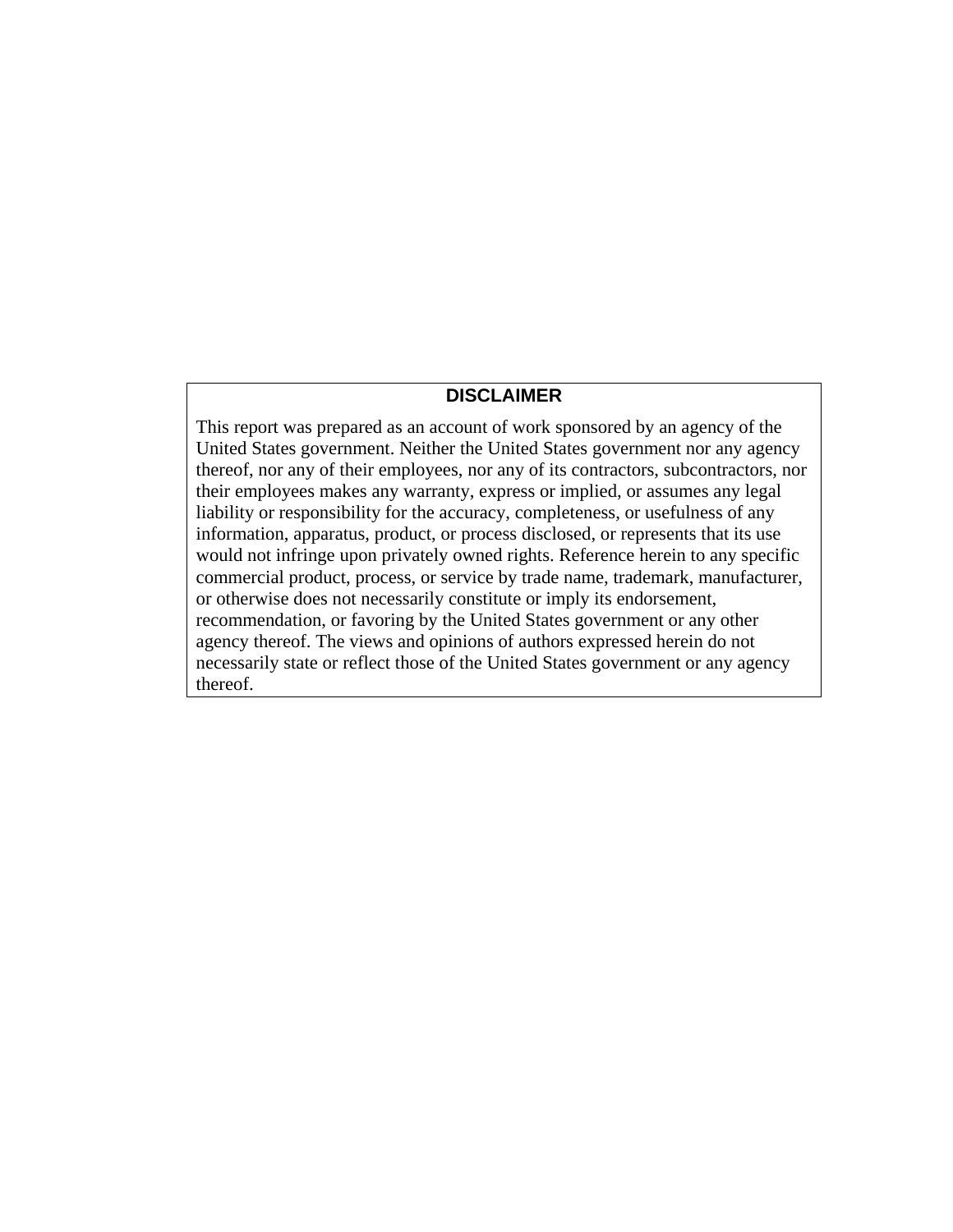### **Contents**

# **Figures**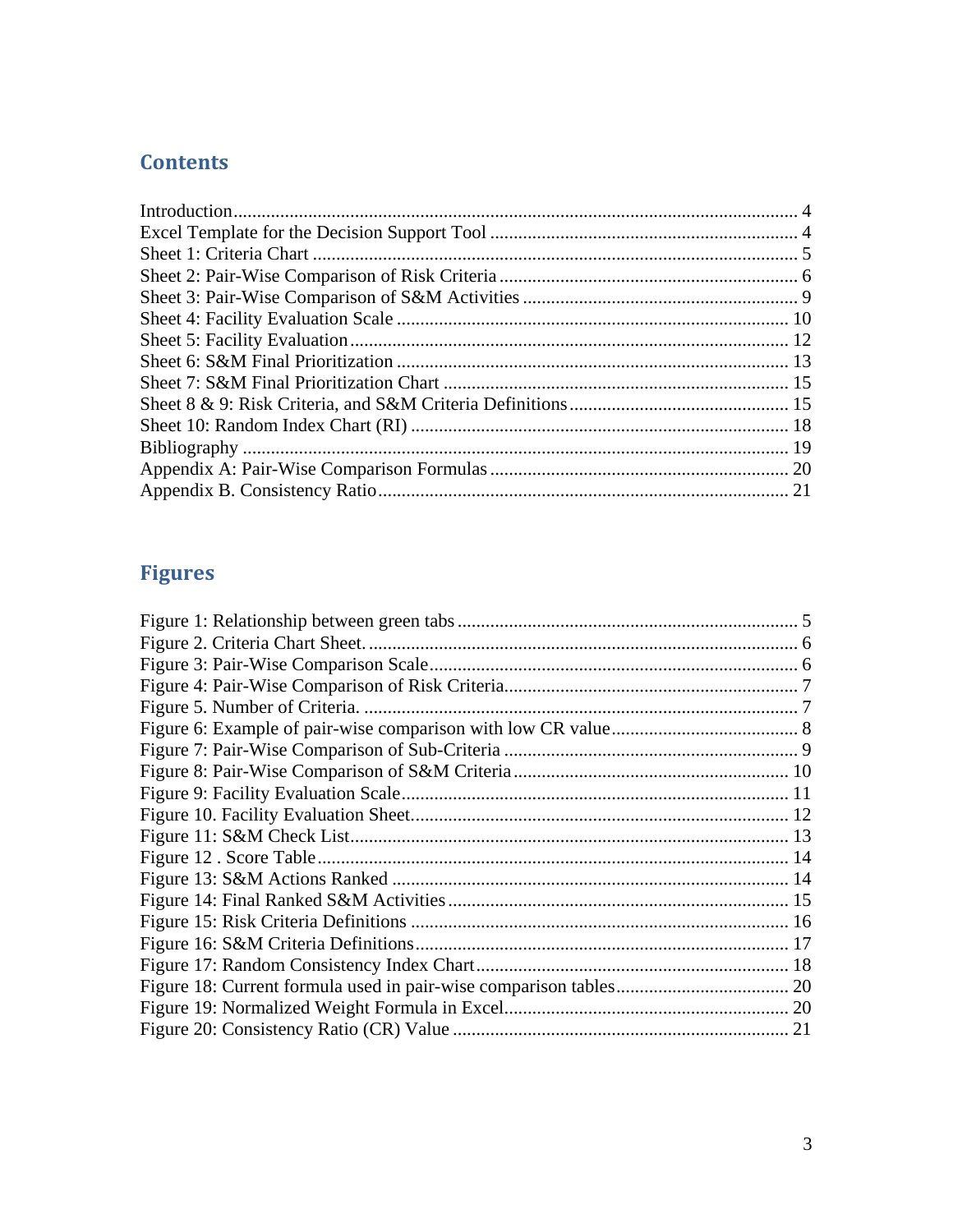## <span id="page-3-0"></span>**Introduction**

The Department of Energy (DOE) currently faces a difficult task in the disposition of the numerous excess or to-be excessed facilities owned by the Department. Many of these facilities are in various physical conditions and contain potentially hazardous nuclear, chemical, radiological or industrial materials left behind as a byproduct of nuclear weapons production, nuclear powered naval vessels and commercial nuclear energy production. During the last period of a facility's life cycle, it is important that surveillance and maintenance (S&M) be adequate to maintain the facility within an appropriate safety envelope. Inadequate investment in maintenance can cause facilities to deteriorate to the point they are unsafe for human entry. Too often this can mean tremendous increases to cost during deactivation and decommissioning (D&D). However, experiences often show that once buildings have been declared excess and enter the transition phase (as defined in DOE G 430.1-5 Transition Implementation Guide), maintenance budgets are drastically reduced. This is justified by the desire to not spend money "on a building that is being torn down."

The objective of this tool is to provide the U.S. Department of Energy (DOE) Environmental Management (EM) federal project directors and their contractors with a decision support tool to aid in prioritizing S&M investment across a site's excess facilities so that the limited budget available can be used most effectively. The analytical hierarchy process (AHP), a multi-criteria decision making method developed by Dr. Thomas Saaty in the 1970's, was used to derive the weight of importance of a defined list of risk-based criteria and typical S&M activities. The tool allows users to select the evaluation criteria most important to them, and then allows them to evaluate those criteria to determine an overall score for each facility. A pair-wise comparison technique is used to evaluate the criteria defined by the user and 5-point scale is used to evaluate the facilities against the criteria.

## <span id="page-3-1"></span>**Excel Template for the Prioritization Tool**

An excel template was developed with the purpose of facilitating the implementation of the AHP methodology to prioritize S&M investment. The excel template contains the following ten sheets:

- 1. Criteria Chart
- 2. Pair-Wise Comparison of Risk Criteria
- 3. Pair-Wise Comparison of S&M Criteria
- 4. Facility Evaluation Scale
- 5. Facilities Evaluation
- 6. S&M Final Prioritization
- 7. S&M Final Prioritization Chart
- 8. Risk Criteria Definitions
- 9. S&M Criteria Definitions
- 10. Consistency Ratio Chart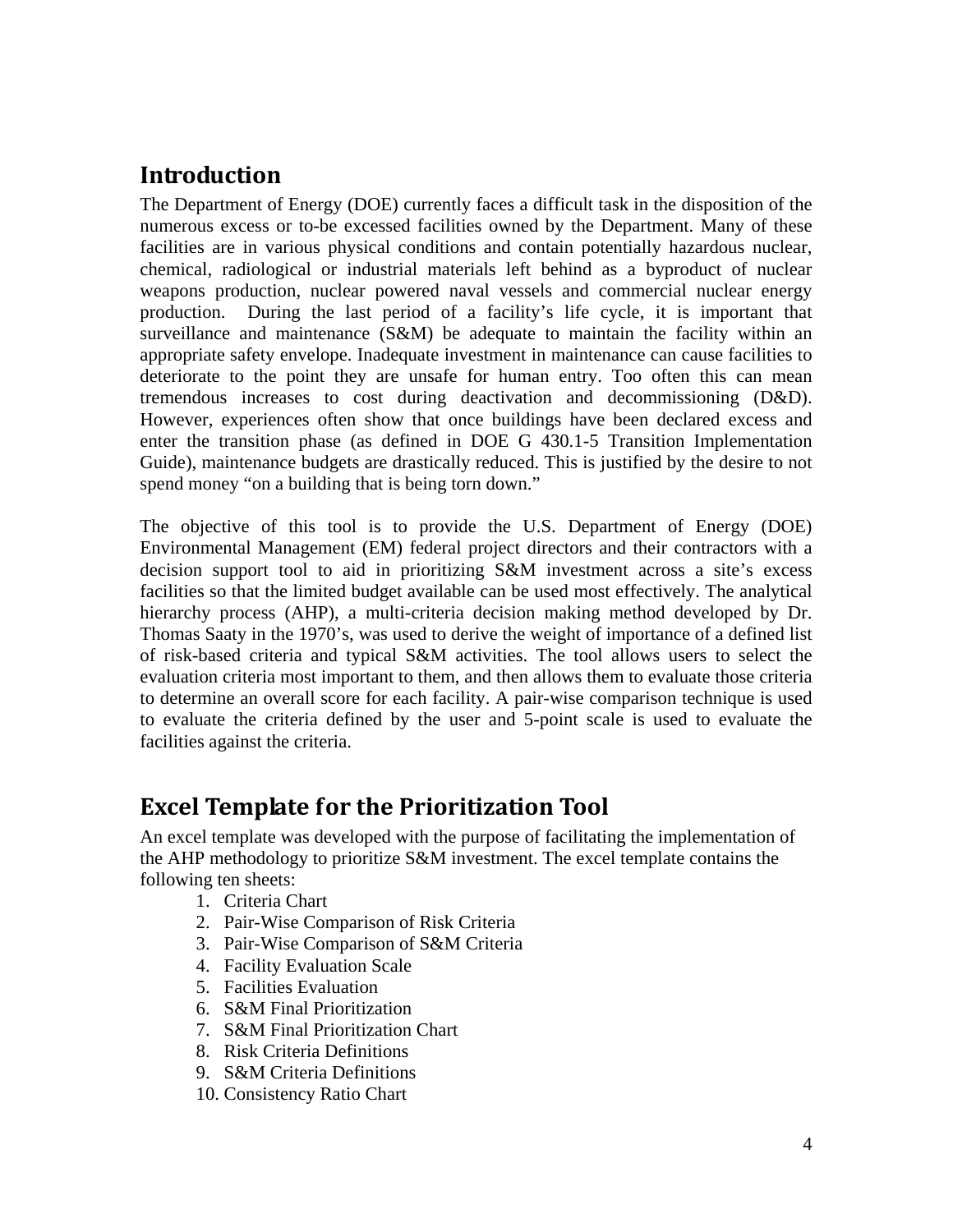### **Tabs Color Coding**

Green Tabs: Sheets which require input from the user Red Tabs: Sheets which contain information and do not require input from the user



**Figure 1: Relationship between green tabs**

The relationship between the green tabs is shown in Figure 1. The normalized weight calculated in the pair-wise comparison of the risk criteria are used in the Facility Evaluation tab. The normalized weights of the S&M criteria are used in the final S&M prioritization along with the results from the Facility Evaluation tab.

### **Tables Color Coding**

Gray Cells: Cells in the tables which contain formulas are protected and DO NOT require input from the user

White Cells: Cells in the tables require input from the user

### **Protected Sheets**

Sheets containing formulas were protected to prevent changes which can affect the results of the calculations. If the tables need to be updated then unprotect the sheet using the password **fiuarc2009**. The sheets may be locked again after the necessary changes are made.

# <span id="page-4-0"></span>**Sheet 1: Criteria Chart**

The first sheet in the excel template displays the risk criteria and the S&M criteria (Figure 2). These criteria were identified by a group of subject matter experts. The risk criteria are used to prioritize the facilities based on risk. The S&M criteria are a list of general S&M activities performed to excess facilities. The S&M criteria were included in this decision tool because it would not only consider how risky the facility is currently, but also how important are the specific maintenance it requires. This method will avoid overspending too much money on higher risk facilities' non critical maintenance, and will pay attention to those facilities of less risk but with maintenance that is critical for preventing it of becoming higher risk in the future. The criteria developed by the subject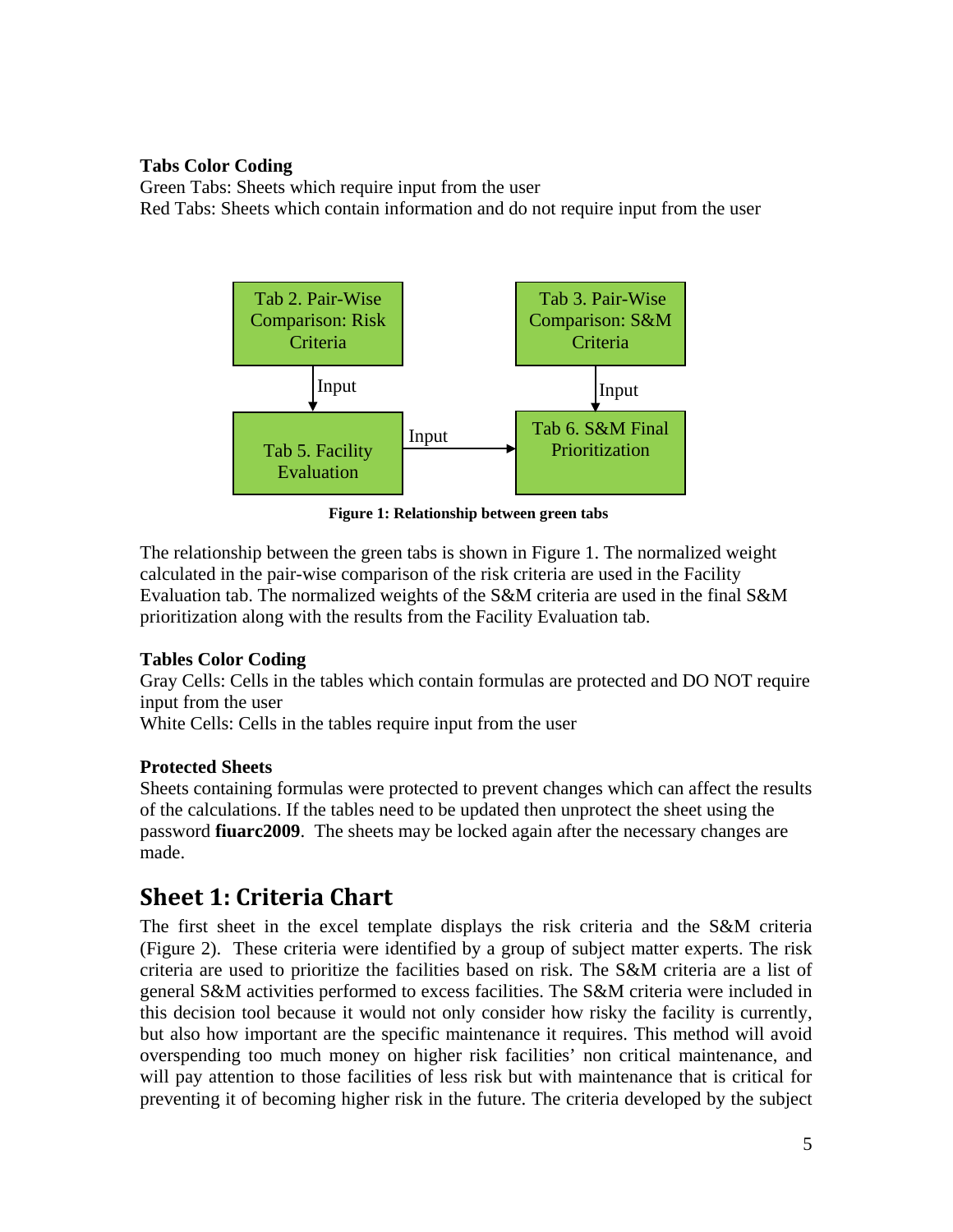matter experts are used in the following two sheets to determine their weight of importance.



**Figure 2. Criteria Chart Sheet.**

### <span id="page-5-1"></span><span id="page-5-0"></span>**Sheet 2: Pair-Wise Comparison of Risk Criteria**

The second sheet, Pair-Wise Comparisons Risk Criteria, is used to calculate the weight of importance of the risk criteria and its sub criteria. The results will be used in the evaluation of the facilities in sheet 5. The sheet contains three sets of tables and a comparison scale.

The first table contains at the top a 9-point comparison scale to be used in the pair-wise comparison (Figure 3).

| <b>Pair-Wise Comparison Scale</b>     |                                                                           |                 |                                                                            |  |  |  |  |  |  |  |  |  |
|---------------------------------------|---------------------------------------------------------------------------|-----------------|----------------------------------------------------------------------------|--|--|--|--|--|--|--|--|--|
| if two criteria are EQUALLY IMPORTANT |                                                                           |                 |                                                                            |  |  |  |  |  |  |  |  |  |
|                                       | if Criterion on row is SLIGHTLY MORE important than criterion on column   | 1/3             | if Criterion on row is SLIGHTLY LESS important than criterion on column    |  |  |  |  |  |  |  |  |  |
|                                       | if Criterion on row is MODERATELY MORE important than criterion on column | 1/5             | lif Criterion on row is MODERATELY LESS important than criterion on column |  |  |  |  |  |  |  |  |  |
|                                       | if Criterion on row is STRONGLY MORE important than criterion on column   | 1/7             | if Criterion on row is STRONGLY LESS important than criterion on column    |  |  |  |  |  |  |  |  |  |
|                                       | if Criterion on row is EXTREMELY MORE important than criterion on column  | 1/9             | if Criterion on row is EXTREMELY LESS important than criterion on column   |  |  |  |  |  |  |  |  |  |
| 2,4,6,8                               | Intermediate values                                                       | 1/2.1/4.1/6.1/8 | Intermediate values                                                        |  |  |  |  |  |  |  |  |  |

**Figure 3: Pair-Wise Comparison Scale**

<span id="page-5-2"></span>In the second table "Pair-Wise Comparison of Risk Criteria" (Figure 4), the risk criteria from worksheet one are evaluated relative each other.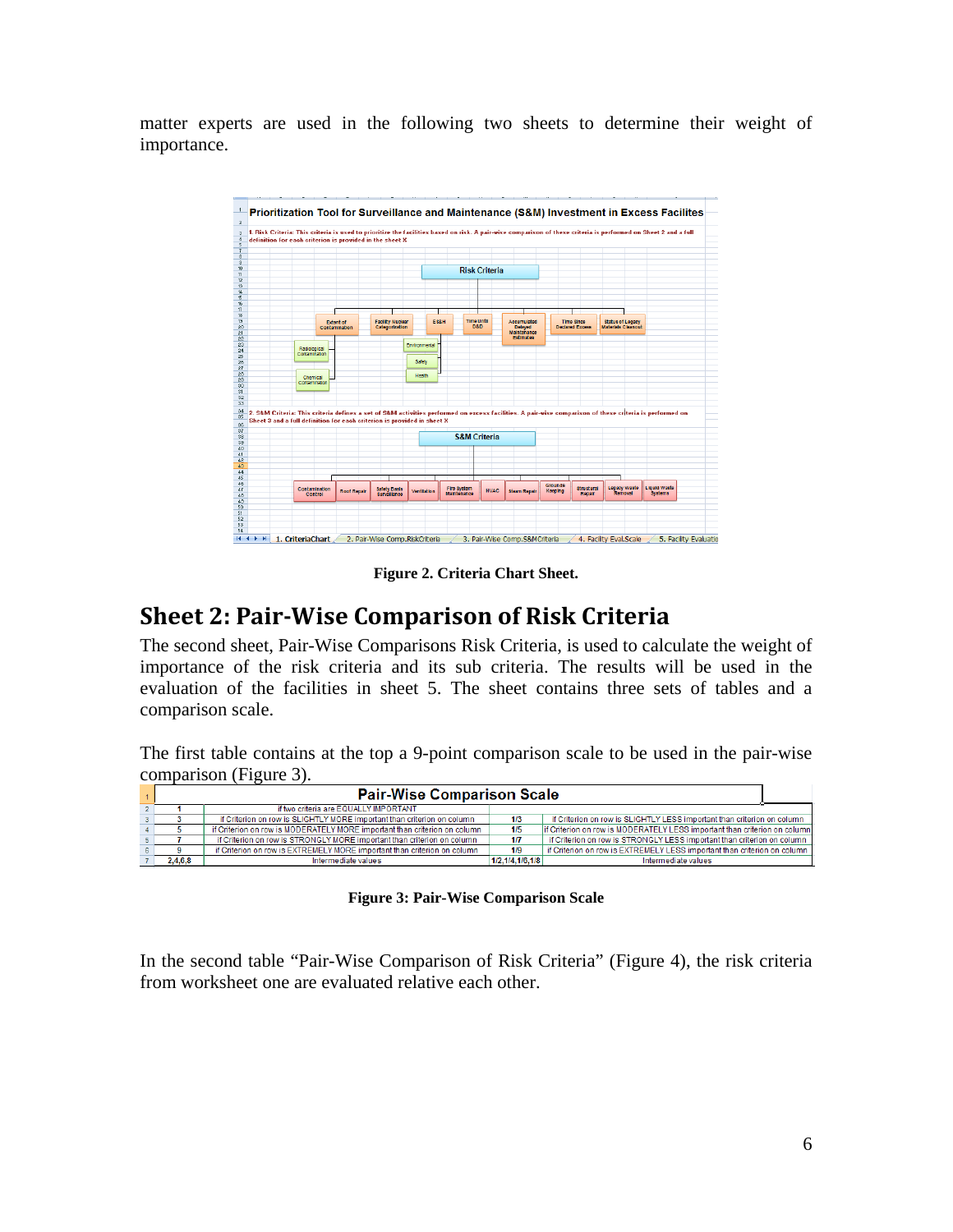|                                                                |                                                    | <b>Pair-Wise Comparison of Risk Criteria</b> |                                           |      |                               |                                      |                                             |                                               |  |                           |  |                             |  |  |  |  |
|----------------------------------------------------------------|----------------------------------------------------|----------------------------------------------|-------------------------------------------|------|-------------------------------|--------------------------------------|---------------------------------------------|-----------------------------------------------|--|---------------------------|--|-----------------------------|--|--|--|--|
| $\begin{array}{r} 8 \\ \hline 9 \\ \hline 10 \end{array}$<br>T | <b>Enter Number of Criteria:</b>                   |                                              |                                           |      |                               |                                      |                                             |                                               |  |                           |  |                             |  |  |  |  |
| 12                                                             | <b>Risk Criteria</b>                               | <b>Extent of</b><br><b>Contamination</b>     | <b>Facility Nuclear</b><br>Categorization | ES&H | <b>Time Until D&amp;D</b>     | <b>Delayed</b><br><b>Maintenance</b> | <b>Time Since</b><br><b>Declared Excess</b> | <b>Status of Leg.</b><br><b>Mat. Clenaout</b> |  |                           |  | Normalized<br><b>Weight</b> |  |  |  |  |
| 13                                                             | <b>Extent of Contamination</b>                     | 1.0                                          | 7.0                                       | 0.1  | 8.0                           | 9.0                                  | 8.0                                         | 2.0                                           |  |                           |  | 0.202                       |  |  |  |  |
| 14                                                             | <b>Facility Nuclear Categorization</b>             | 0.1                                          | 1.0                                       | 0.1  | 9.0                           | 9.0                                  | 9.0                                         | 2.0                                           |  |                           |  | 0.141                       |  |  |  |  |
| 15                                                             | ES&H                                               | 7.0                                          | 7.0                                       | 1.0  | 9.0                           | 9.0                                  | 9.0                                         | 9.0                                           |  |                           |  | 0.445                       |  |  |  |  |
| 16                                                             | <b>Time Until D&amp;D</b>                          | 0.1                                          | 0.1                                       | 0.1  | 1.0                           | 0.3                                  | 1.0                                         | 0.1                                           |  |                           |  | 0.022                       |  |  |  |  |
| 17                                                             | <b>Delayed Maintenance</b>                         | 0.1                                          | 0.1                                       | 0.1  | 3.0                           | 1.0                                  | 0.3                                         | 0.1                                           |  |                           |  | 0.029                       |  |  |  |  |
| 18                                                             | <b>Time Since Declared Excess</b>                  | 0.1                                          | 0.1                                       | 0.1  | 1.0                           | 3.0                                  | 1.0                                         | 0.1                                           |  |                           |  | 0.031                       |  |  |  |  |
| 19                                                             | <b>Status of Leg. Mat. Clenaout</b>                | 0.5                                          | 0.5                                       | 0.1  | 9.0                           | 9.0                                  | 9.0                                         | 1.0                                           |  |                           |  | 0.130                       |  |  |  |  |
| 20                                                             |                                                    |                                              |                                           |      |                               |                                      |                                             |                                               |  |                           |  |                             |  |  |  |  |
| 21                                                             |                                                    |                                              |                                           |      |                               |                                      |                                             |                                               |  |                           |  |                             |  |  |  |  |
| 22                                                             |                                                    |                                              |                                           |      |                               |                                      |                                             |                                               |  |                           |  |                             |  |  |  |  |
| $+$                                                            | 1. CriteriaChart<br>$\rightarrow$<br><b>Deadle</b> | 2. Pair-Wise Comp. RiskCriteria              |                                           |      | 3. Pair-Wise Comp.S&MCriteria |                                      | 4. Facility Eval.Scale                      | 5. Facility Evaluation                        |  | 6. S&MFinalPrioritization |  | $\frac{7.58}{1000}$         |  |  |  |  |

**Figure 4: Pair-Wise Comparison of Risk Criteria**

<span id="page-6-0"></span>Refer to Sheet 8 for a definition of each criterion and follow these steps to complete the Pair-Wise Comparison of Risk Criteria table:

- 1. Determine the risk criteria to be used in the evaluation. The model defaults to the risk criteria developed in the first tab, but users may add or delete criteria as needed. If more than ten criteria are needed some adjustments to the formulas may be needed. (Refer to Appendix A for a detailed explanation of the formulas). In addition, the Facility Evaluation Scale needs to be updated every time you add or delete criteria. (Refer to Sheet 4: Facility Evaluation Scale)
- 2. Check the number of criteria shown in red at the top of the pair-wise comparison table (Figure 5) and make sure it is the right number of criteria in the table. This number is updated every time a criterion is added or deleted. The reason for this is that the number is included in the formula to calculate the normalized weight.

|                      | A13     |                                                                  | $\mathbf{x}$                           | extent of contamination.                                                  |      |                                   |         |                                                                                     |                                                                         |  |  |  |                                    |  |  |
|----------------------|---------|------------------------------------------------------------------|----------------------------------------|---------------------------------------------------------------------------|------|-----------------------------------|---------|-------------------------------------------------------------------------------------|-------------------------------------------------------------------------|--|--|--|------------------------------------|--|--|
|                      |         |                                                                  |                                        |                                                                           |      |                                   |         |                                                                                     |                                                                         |  |  |  |                                    |  |  |
|                      |         |                                                                  |                                        |                                                                           |      | <b>Pair-Wise Comparison Scale</b> |         |                                                                                     |                                                                         |  |  |  |                                    |  |  |
|                      |         |                                                                  |                                        | if two criteria are EQUALLY IMPORTANT                                     |      |                                   |         |                                                                                     |                                                                         |  |  |  |                                    |  |  |
|                      |         |                                                                  |                                        | if Criterion on column is SLIGHTLY MORE important than criterion on row   |      |                                   | 1/3     |                                                                                     | if Criterion on column is SLIGHTLY LESS important than criterion on row |  |  |  |                                    |  |  |
|                      | 5.      |                                                                  |                                        | if Criterion on column is MODERATELY MORE important than criterion on row |      |                                   | 1/5     | if Criterion on column is MODERATELY LESS important than criterion on row           |                                                                         |  |  |  |                                    |  |  |
|                      |         |                                                                  |                                        | if Criterion on column is STRONGLY MORE important than criterion on row   |      |                                   | 1/7     | if Criterion on column is STRONGLY LESS important than criterion on row             |                                                                         |  |  |  |                                    |  |  |
|                      |         |                                                                  |                                        | if Criterion on column is EXTREMELY MORE important than criterion on row  |      |                                   | 1/9     | if Criterion on column is EXTREMELY LESS important than criterion on row            |                                                                         |  |  |  |                                    |  |  |
|                      | 2,4,6,8 | Intermediate values<br>1/2, 1/4, 1/6, 1/8<br>Intermediate values |                                        |                                                                           |      |                                   |         |                                                                                     |                                                                         |  |  |  |                                    |  |  |
|                      |         |                                                                  |                                        |                                                                           |      |                                   |         | <b>Pair-Wise Comparison of Risk Criteria</b>                                        |                                                                         |  |  |  |                                    |  |  |
| $\overline{9}$<br>10 |         | <b>Enter Number of Criterial</b>                                 |                                        |                                                                           |      |                                   |         |                                                                                     |                                                                         |  |  |  |                                    |  |  |
|                      |         | <b>Risk Criteria</b>                                             | <b>Extent of</b><br><b>Communition</b> | <b>Acility Nuclear</b><br>Categorization                                  | ES&H |                                   | Delayed | <b>Time Since</b><br>Time Until D&D   Maintenance   Declared Excess   Mat. Clenaout | <b>Status of Leg.</b>                                                   |  |  |  | <b>Normalized</b><br><b>Weight</b> |  |  |
|                      |         | <b>Extent of Contamination</b>                                   | 1.0                                    | 7.0                                                                       | 0.1  | 8.0                               | 9.0     | 8.0                                                                                 | 2.0                                                                     |  |  |  | 0.202                              |  |  |

**Figure 5. Number of Criteria.**

<span id="page-6-1"></span>3. Determine the relative importance of each criterion vs. the others. Begin by comparing the first criterion in the blue row versus all of the criteria in the blue column. For example, if Extent of Contamination is strongly more important than the Facility Nuclear Categorization, then enter 7 in the empty cell that connects these two criteria*.* The gray section in the pair wise comparison table contains formulas that automatically calculate the reciprocal of the values entered in the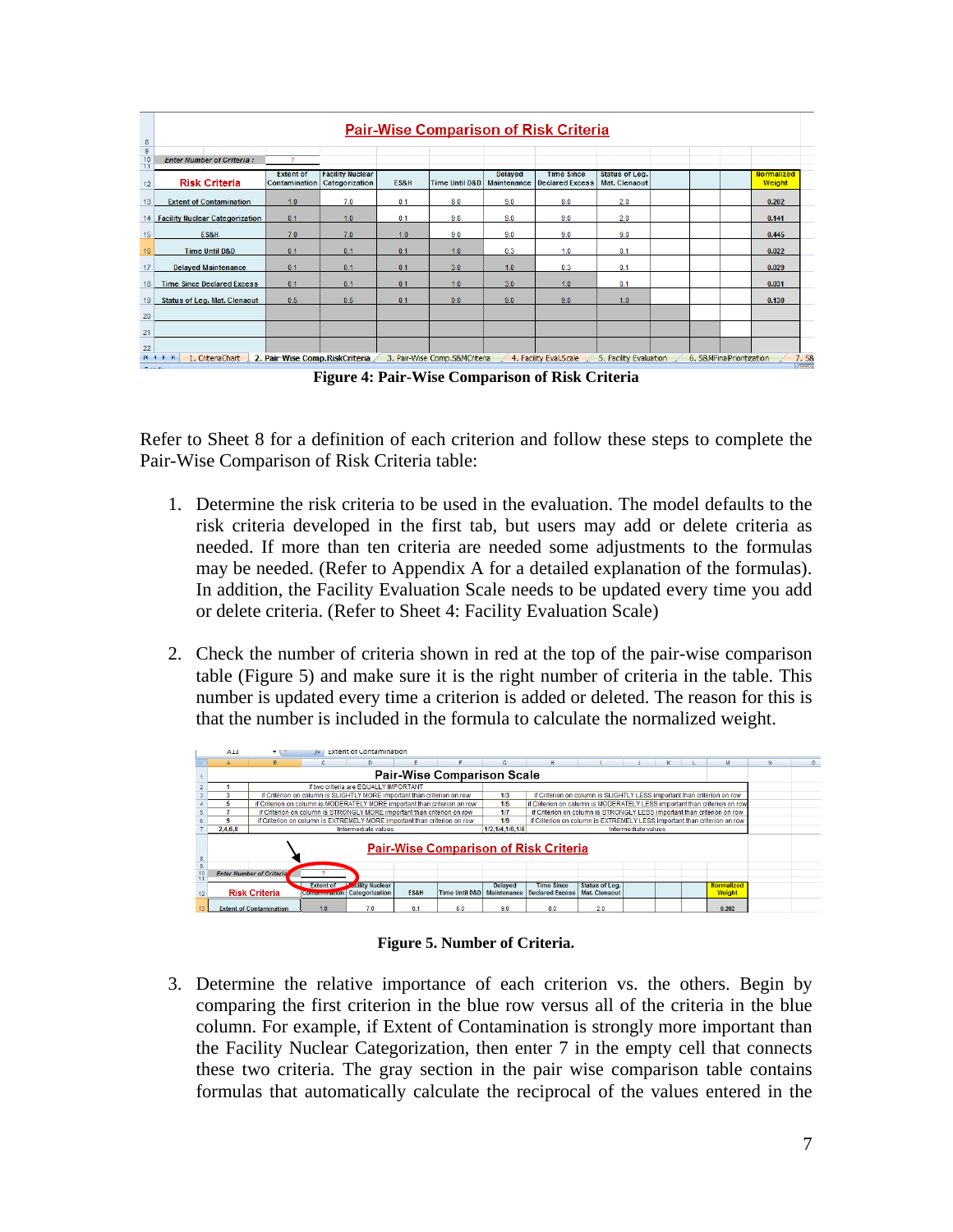white section. For example, if you entered 7 in the comparison between Extent of Contamination vs. Facility Nuclear Categorization, then 1/7 is automatically calculated in the cell comparing Facility Nuclear Categorization vs. Extent of Contamination. Continue with the next criteria in the blue column until all of the criteria have been compared.

4. After completing the pair-wise comparison, check your consistency by reading the consistency ratio and making sure the number is not greater than 0.3, if a larger number is obtained you must go back to the pair-wise comparison table and re-evaluate the numbers you entered. (For a detailed explanation of the formulas read Appendix B).

For example, the pair-wise comparison shown below in Figure 6 received a CR value of 0.4 which means it must be re-evaluated. To do so, go back and reevaluate the comparisons. In this case, ES&H received the highest scores when compared to the rest; however, it has a 1 when compared to Time Until D&D. The inconsistency here is that Time Until D&D is less important than the rest of the criteria.

| <b>Risk Criteria</b>                   | <b>Extent of</b><br>Contamination | <b>Facility Nuclear</b><br>Categorization | ES&H | <b>Time Until D&amp;D</b> | <b>Delayed</b><br>Maintenance | <b>Time Since</b><br><b>Declared Excess</b> | Status of Leg.<br>Mat. Clenaout |
|----------------------------------------|-----------------------------------|-------------------------------------------|------|---------------------------|-------------------------------|---------------------------------------------|---------------------------------|
| <b>Extent of Contamination</b>         | 1.0                               | 7.0                                       | 0.1  | 8.0                       | 9.0                           | 8.0                                         | 2.0                             |
| <b>Facility Nuclear Categorization</b> | 0.1                               | 1.0                                       | 0.1  | 3.0                       | 7.0                           | 3.0                                         | 2.0                             |
| ES&H                                   | 7.0                               | 7.0                                       | 1.0  | 1.0                       | 9.0                           | 9.0                                         | 9.0                             |
| <b>Time Until D&amp;D</b>              | 0.1                               | 0.3                                       | 1.0  | 1.0                       | 0.3                           | 1.0                                         | 0.2                             |
| <b>Delaved Maintenance</b>             | 0.1                               | 0.1                                       | 0.1  | 3.0                       | 1.0                           | 0.3                                         | 0.2                             |
| <b>Time Since Declared Excess</b>      | 0.1                               | 0.3                                       | 0.1  | 1.0                       | 3.0                           | 1.0                                         | 0.1                             |
| <b>Status of Leg. Mat. Clenaout</b>    | 0.5                               | 0.5                                       | 0.1  | 5.0                       | 5.0                           | 7.0                                         | 1.0                             |

**Figure 6: Example of pair-wise comparison with low CR value**

<span id="page-7-0"></span>5. Review the final scores in the Normalized Weight column; these numbers were normalized to add up to 1. The risk criteria with the highest weight should represent the criteria with the highest importance.

The last two tables on this sheet are the sub-criteria of Extent of Contamination and EH&S. Follow the same steps mentioned previously to do the pair-wise comparison of these sub-criteria (Figure 7).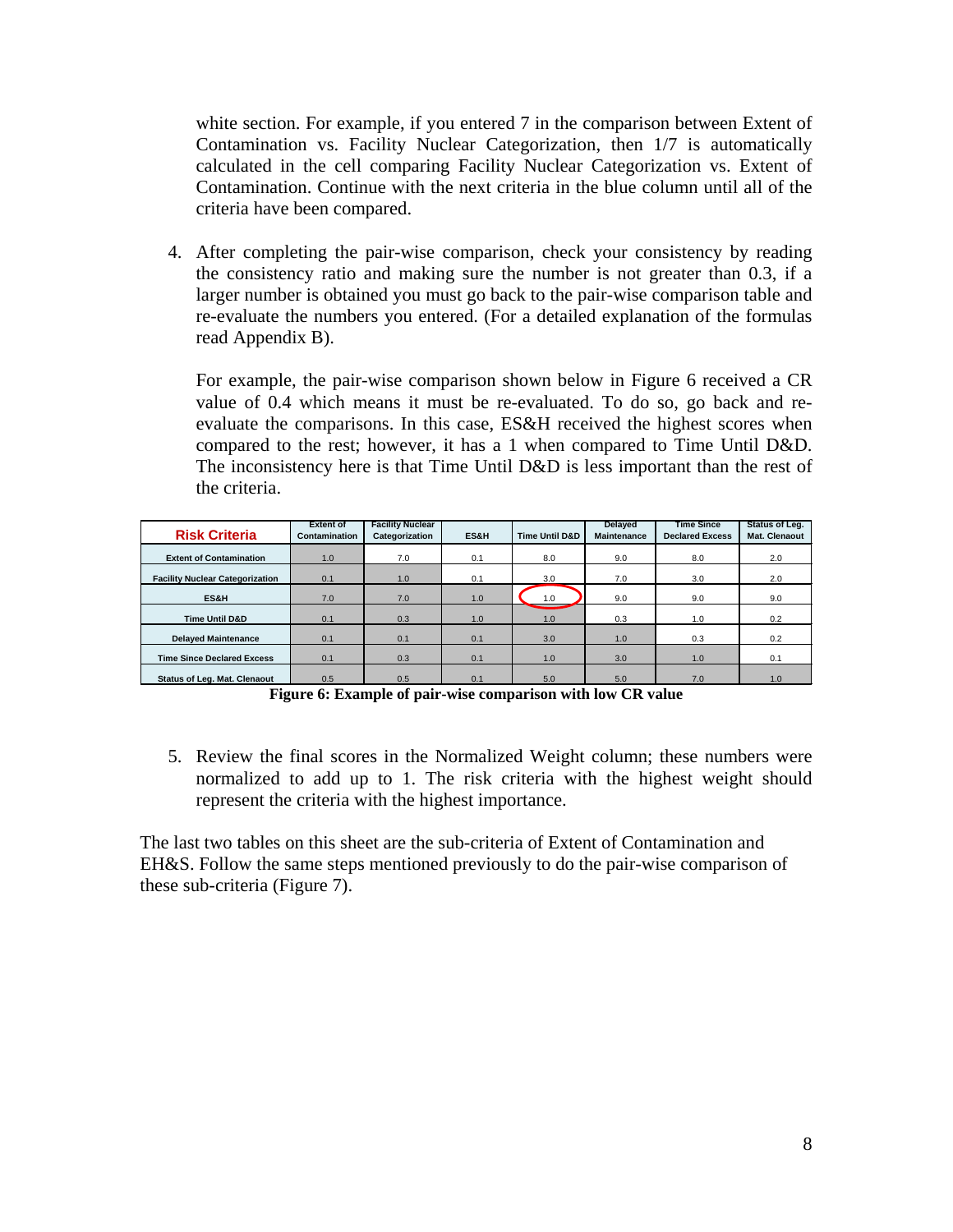|     |                                                                                                                                        |                                                                                                                                                                          | <b>Normalized</b>                                                                                                  |
|-----|----------------------------------------------------------------------------------------------------------------------------------------|--------------------------------------------------------------------------------------------------------------------------------------------------------------------------|--------------------------------------------------------------------------------------------------------------------|
|     |                                                                                                                                        |                                                                                                                                                                          | Weight                                                                                                             |
|     |                                                                                                                                        |                                                                                                                                                                          | 0.50                                                                                                               |
|     |                                                                                                                                        |                                                                                                                                                                          |                                                                                                                    |
|     | 1.0                                                                                                                                    | 1.0                                                                                                                                                                      | 0.50                                                                                                               |
| sum | 20                                                                                                                                     | 20                                                                                                                                                                       | 100                                                                                                                |
|     |                                                                                                                                        |                                                                                                                                                                          |                                                                                                                    |
|     |                                                                                                                                        |                                                                                                                                                                          |                                                                                                                    |
|     | 2.00                                                                                                                                   |                                                                                                                                                                          |                                                                                                                    |
|     | 0.00                                                                                                                                   |                                                                                                                                                                          |                                                                                                                    |
|     | 0.00                                                                                                                                   |                                                                                                                                                                          |                                                                                                                    |
|     | #DIV/0!                                                                                                                                |                                                                                                                                                                          |                                                                                                                    |
|     |                                                                                                                                        |                                                                                                                                                                          |                                                                                                                    |
|     |                                                                                                                                        |                                                                                                                                                                          |                                                                                                                    |
|     |                                                                                                                                        |                                                                                                                                                                          |                                                                                                                    |
|     |                                                                                                                                        |                                                                                                                                                                          |                                                                                                                    |
|     |                                                                                                                                        | <b>Pair-Wise Comparison of Sub-Criteria For ES&amp;H</b>                                                                                                                 |                                                                                                                    |
|     | <b>Radiological Contamination</b><br><b>Chemical Contamination</b><br>Lambda max<br><b>CI</b><br><b>BL</b><br><b>Consistency Ratio</b> | Enter Number of Sub criteria under Extend of<br><b>Contamination:</b><br>Radiological<br><b>Extent of Contamination Contamination</b><br>1.0<br><b>Consistency Check</b> | <b>Pair-Wise Comparison of Sub-Criteria For Extent of Contamination</b><br><b>Chemical</b><br>Contamination<br>1.0 |



**Figure 7: Pair-Wise Comparison of Sub-Criteria**

# <span id="page-8-1"></span><span id="page-8-0"></span>**Sheet 3: Pair-Wise Comparison of S&M Activities**

This sheet is used to calculate the weight of importance of the S&M activities. The results will be used in the sixth sheet when the S&M requirements for each facility are identified.

This sheet also contains at the top a 9-point scale to be used in the pair-wise comparison. The criteria in the column are compared against the criteria on the row following the same steps previously mentioned for the comparison of the risk criteria. Reefer to sheet 9 for a definition of each S&M criterion and follow these steps to complete the pair-wise comparison table:

- 1. Determine the S&M criteria to be used in the evaluation. The model defaults to the S&M criteria developed in the first tab, but users may add or delete criteria as needed. (Refer to Appendix A for a detailed explanation of the formulas)
- 2. Check the number of criteria shown in red at the top of the pair-wise comparison table and make sure it is the right number of criteria in the table. This number is updated every time a criterion is added or deleted. The reason for this is that the number is included in the formula to calculate the normalized weight.
- 3. Determine the relative importance of each criterion vs. the others. Begin by comparing the first criterion in the blue row versus all of the criteria in the blue column. For example, if you entered 3 in the comparison between Contamination Control vs. Roof Repair, then the reciprocal of 3 is automatically calculated in the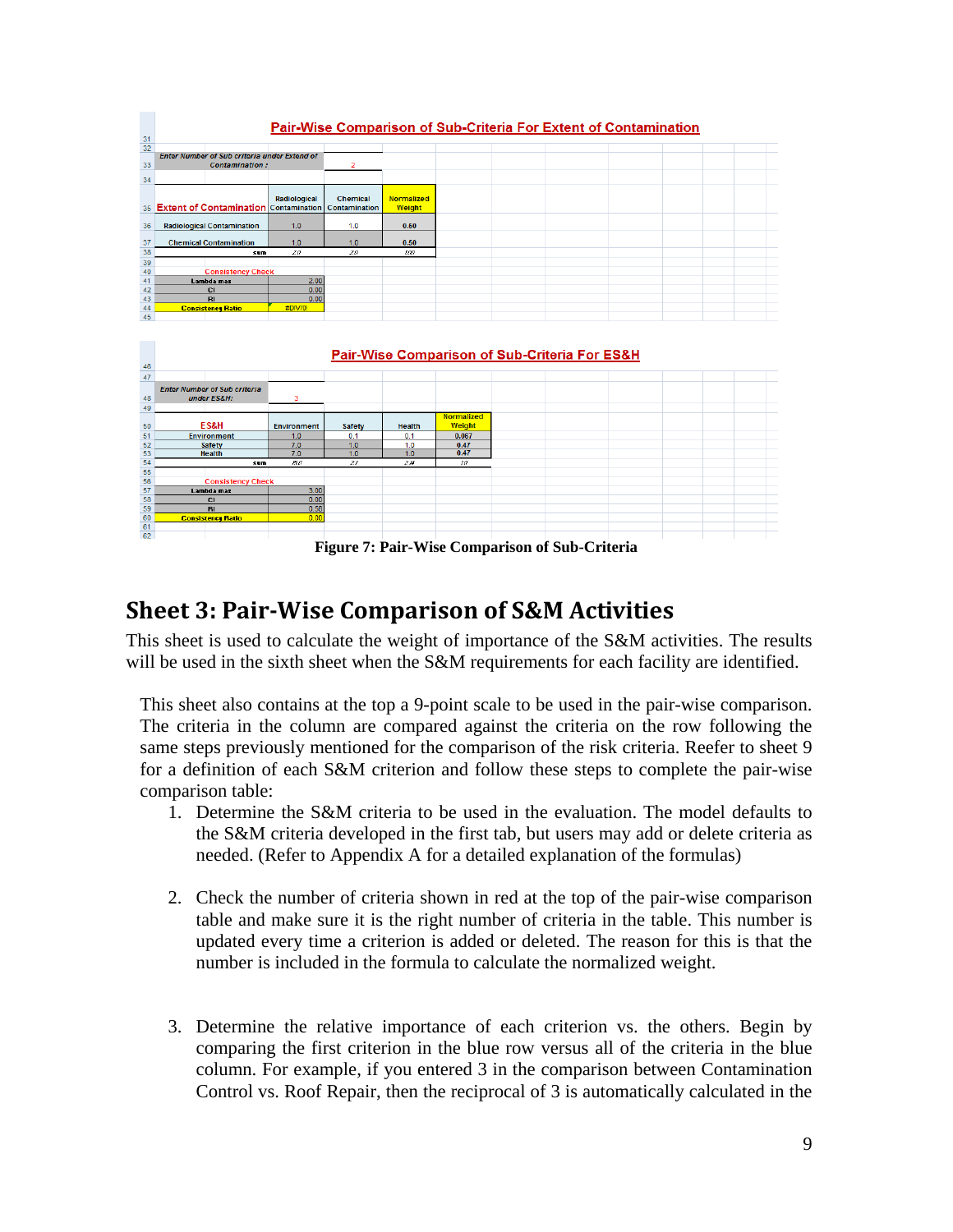cell comparing Roof Repair vs. Contamination Control. Continue with the next criteria in the blue column until all of the criteria have been compared.

- 4. After completing the pair-wise comparison, check your consistency by reading the consistency ratio and making sure the number is not greater than 0.3, if a larger number is obtained you must go back to the pair-wise comparison table and re-evaluate the numbers you entered. (For a detailed explanation of the formulas read Appendix B).
- 5. Review the final scores in the Normalized Weight column; these numbers were normalized to add up to 1. The S&M criteria with the highest weight should represent the criteria with the highest importance.

|                     |                                            |               |                    | <b>REPORT FOR SERVICE CONTRACT</b> |                    |                                                                  | $\cdot$     |                     |         |            |                |                  |  |                              |
|---------------------|--------------------------------------------|---------------|--------------------|------------------------------------|--------------------|------------------------------------------------------------------|-------------|---------------------|---------|------------|----------------|------------------|--|------------------------------|
| 8<br>$\overline{3}$ |                                            |               |                    |                                    |                    | Pair wise comparison of S&M performed to facilities awaiting D&D |             |                     |         |            |                |                  |  |                              |
|                     | of Sant                                    |               |                    |                                    |                    |                                                                  |             |                     |         |            |                |                  |  |                              |
| 10                  | Activities:                                |               |                    |                                    |                    |                                                                  |             |                     |         |            |                |                  |  |                              |
| 11                  |                                            |               |                    |                                    |                    |                                                                  |             |                     |         |            |                |                  |  |                              |
| 12                  |                                            |               |                    |                                    |                    |                                                                  |             |                     |         |            |                |                  |  |                              |
|                     | S&M                                        | Contemination | <b>Boof Beegin</b> | Safety Barir                       | <b>Teatileties</b> | Fire System                                                      | <b>HYAC</b> | <b>Steen Beegir</b> | Grassde | Structural | Louisvillento  | Lissid Warte     |  |                              |
| 13                  | <b>Activities</b>                          | Control       |                    | Surveillance                       |                    | <b>Heintenence</b>                                               |             |                     | Keeping | Beesin     | <b>Benevel</b> | <b>STATISTIC</b> |  | <b>Normalize</b><br>d Veight |
| 14                  | Contamination<br>Control                   | 1.0           | 3.0                | 0.1                                | 1.0                | 1.0                                                              | 9.0         | 3.0                 | 9.0     | 3.0        | 7.0            | 3.0              |  | 0.094                        |
| 15                  | <b>Roof Repair</b>                         | 0.3           | 10                 | 0.1                                | 0.2                | 1.0                                                              | 9.0         | 0.1                 | 9.0     | 7.0        | 7.0            | 4.0              |  | 0.081                        |
| 16                  | <b>Safety Basis</b><br><b>Surveillance</b> | 9.0           | 9.0                | 1.0                                | 9.0                | 9.0                                                              | 9.0         | 9.0                 | 9.0     | 9.0        | 9.0            | 9.0              |  | 0.362                        |
| 17                  | <b>Yentilation</b>                         | 1.0           | 5.0                | 0.1                                | 1.0                | 5.0                                                              | 9.0         | 5.0                 | 9.0     | 4.0        | 7.0            | 4.0              |  | 0.133                        |

**Figure 8: Pair-Wise Comparison of S&M Criteria**

## <span id="page-9-1"></span><span id="page-9-0"></span>**Sheet 4: Facility Evaluation Scale**

The fourth sheet, Facility Evaluation Scale, contains a scale from 1–5 to evaluate each facility against all of the risk criteria developed in tab one and evaluated in tab 2. Each criterion has a specific definition for each scale number (Figure 9).

If additional risk criteria are added in the Pair-Wise Comparison of Risk Criteria tab, then the Facility Evaluation Scale also needs to be updated using the 5 point scale provided.

For each new criterion, provide a brief description of the characteristics of a facility under each scale number. Begin with  $5 = \text{very high risk}, 4 = \text{high risk}, 3 = \text{moderate risk},$  $2 =$ low risk, and  $0 =$  no risk. The characteristics may be qualitative or quantitative.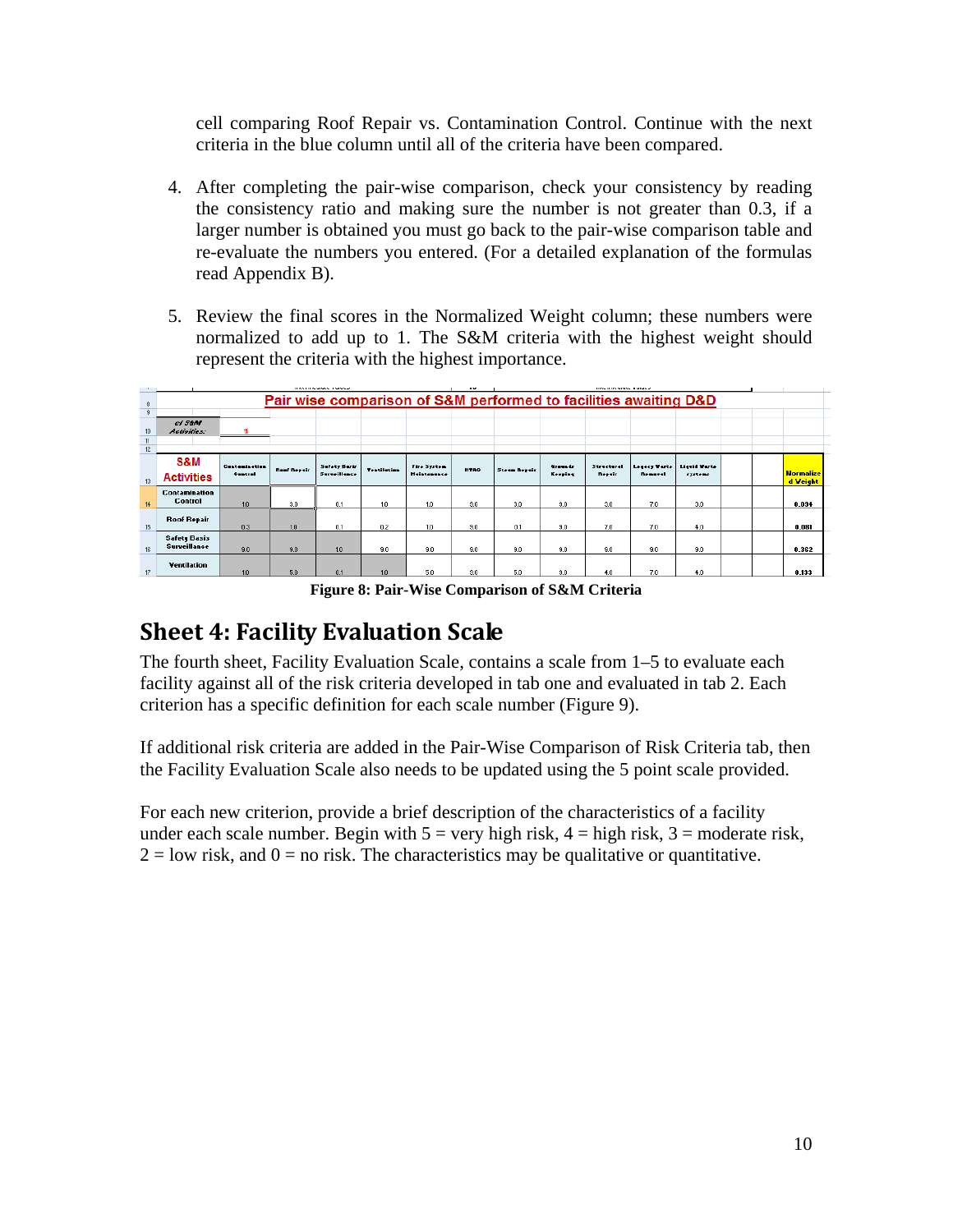| <b>Criteria</b>              | 5 - Very High                                                 | $4 - High$                                | 3 - Moderate                                                                   | $2 - Low$                            | 1 - None                                |
|------------------------------|---------------------------------------------------------------|-------------------------------------------|--------------------------------------------------------------------------------|--------------------------------------|-----------------------------------------|
| Radiological                 | Facility has known or suspected                               | Facility has known or suspected           | Facility has a limited extent of known                                         | Facility has no known radiological   | Facility characterization confidence is |
| Contamination                | radiological contamination to the                             | radiological contamination to the         | radiological contamination or there is                                         | contamination based on building      | high that no radiological contamination |
|                              | degree that significant contamination                         | degree that moderate contamination        | reason to suspect the presence of                                              | history.                             | is present.                             |
|                              | control efforts must be considered                            | control efforts must be considered        | radiological contamination based on                                            |                                      |                                         |
|                              | during S&M.                                                   | during S&M.                               | known building processes (e.g. spill                                           |                                      |                                         |
|                              |                                                               |                                           | records or building postings indicate                                          |                                      |                                         |
|                              |                                                               |                                           | isolated portions of the facility would                                        |                                      |                                         |
|                              |                                                               |                                           | require special measures due to                                                |                                      |                                         |
|                              |                                                               |                                           | radiological contamination during S&M,                                         |                                      |                                         |
|                              |                                                               |                                           | or known building processes included                                           |                                      |                                         |
|                              |                                                               |                                           | some minor wet chemistry functions).                                           |                                      |                                         |
|                              |                                                               |                                           | Moderate to low contamination control                                          |                                      |                                         |
|                              |                                                               |                                           | efforts must be considered during S&M                                          |                                      |                                         |
|                              |                                                               |                                           |                                                                                |                                      |                                         |
|                              |                                                               |                                           |                                                                                |                                      |                                         |
|                              | <b>Chemical Contamination</b> Facility has known or suspected | Facility has known or suspected           | Facility has a limited extent of known                                         | Facility has not been characterized, | Facility characterization confidence is |
|                              | chemical contamination to the degree                          | chemical contamination to the degree      | chemical contamination or there is                                             | but has no known chemical            | high that no chemical contamination is  |
|                              | that significant contamination control                        | that moderate contamination control       | reason to suspect the presence of                                              | contamination based on building      | present.                                |
|                              | must be considered during S&M                                 | efforts must be considered during S&M     | chemical contamination based on                                                | history.                             |                                         |
|                              |                                                               | or is subject to site-specific regulatory | known building processes (e.g. spill                                           |                                      |                                         |
|                              |                                                               | agreement due to presence of chemica      | records or building postings indicate                                          |                                      |                                         |
|                              |                                                               | contamination.                            | isolated portions of the facility would                                        |                                      |                                         |
|                              |                                                               |                                           | require special measures due to                                                |                                      |                                         |
|                              |                                                               |                                           | chemical contamination during S&M, or                                          |                                      |                                         |
|                              |                                                               |                                           | known building processes included                                              |                                      |                                         |
|                              |                                                               |                                           | some minor wet chemistry functions).                                           |                                      |                                         |
|                              |                                                               |                                           |                                                                                |                                      |                                         |
| <b>Facility Nuclear</b>      | CAT-2                                                         | CAT-3                                     | Radiological High Risk                                                         | Radiological Low Risk                | This Facility is not RAD facility       |
| categorization               |                                                               |                                           |                                                                                |                                      |                                         |
|                              |                                                               |                                           |                                                                                |                                      |                                         |
| Environmental                | Extensive contamination or facility                           | Extensive contamination or facility       | Limited contamination or facility                                              | Some contamination or facility       | No unusual environmental concerns.      |
|                              | deterioration could cause a very high                         | deterioration could cause a moderate      | deterioration that could cause a                                               | deterioration with low potential     |                                         |
|                              | negative impact on the environment.                           | to high negative impact on the            | moderate impact on the environment                                             | impact on environment                |                                         |
|                              |                                                               | environment.                              |                                                                                |                                      |                                         |
|                              |                                                               |                                           |                                                                                |                                      |                                         |
| <b>Safety</b>                | Extensive facility deterioration with very                    | Extensive facility deterioration with     | Limited facility deterioration with some                                       | Some facility deterioration with     | No unusual safety concerns.             |
|                              | high potential impact on the safety of                        | moderate to high potential impact on      | moderate potential impact on the safety limited potential impact on the safety |                                      |                                         |
|                              | personnel.                                                    | the safety of personnel.                  | of personnel.                                                                  | of personnel.                        |                                         |
| Health                       | Extensive contamination with very high                        | Extensive contamination with moderate     | Limited contamination with moderate                                            | Some contamination with limited      | No unusual health concerns.             |
|                              | potential impact on the health of                             | to high potential impact on the health of | potential impact on the health of                                              | potential impact on the health of    |                                         |
|                              | workers and/or general population.                            | workers and/or general population.        | workers and/or general population.                                             | workers and/or general population.   |                                         |
|                              |                                                               |                                           |                                                                                |                                      |                                         |
| <b>Time Until D&amp;D</b>    |                                                               |                                           |                                                                                |                                      |                                         |
|                              |                                                               |                                           |                                                                                |                                      |                                         |
|                              | 16 years or more                                              | 1 - 15 years                              | 6 - 10 years                                                                   | 2-5 years                            | <= 1 year                               |
| <b>Accumulated Delayed</b>   | ADME > \$1.5M                                                 | $$1M \leq ADME < $1.5M$$                  | $$500 K \leq ADME \leq $1 M$                                                   | $$100 K \leq ADME \leq $500K$        | ADME < \$100 K                          |
| <b>Maintenance Estimates</b> |                                                               |                                           |                                                                                |                                      |                                         |
| (ADME)                       |                                                               |                                           |                                                                                |                                      |                                         |
| <b>Time Since Declared</b>   |                                                               |                                           |                                                                                |                                      |                                         |
| <b>Excess</b>                |                                                               |                                           |                                                                                |                                      | <= 1 year or has not been declared      |
|                              | 16 years or more                                              | 11 - 15 years                             | $6 - 10$ years                                                                 | 2-5 years                            | excess                                  |
| <b>Status of Legacy</b>      | Large inventory of legacy waste with                          | Large inventory of legacy waste with      | Medium to low inventory of legacy                                              | Small inventory of legacy waste with | There is currently no legacy waste in   |
| <b>Materials Cleanout</b>    | significant effort required to remove.                        | moderate effort required to remove        | waste with moderate effort required to                                         | little effort required to remove     | the facility.                           |
|                              |                                                               |                                           | remove.                                                                        |                                      |                                         |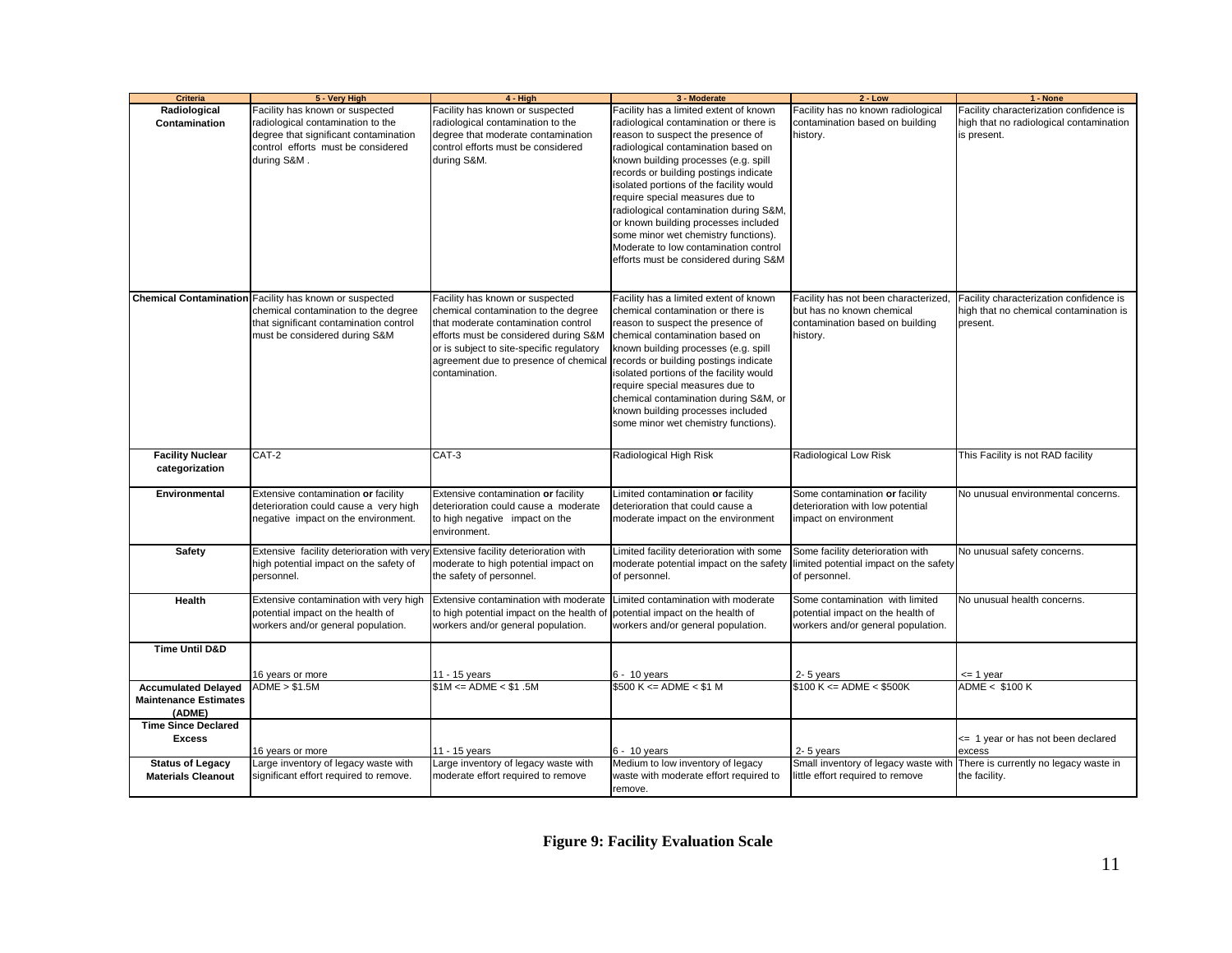# <span id="page-11-0"></span>**Sheet 5: Facility Evaluation**

The Facility Evaluation Table is used to evaluate the facilities against the risk criteria and to calculate a score to rank them. The table is set up to evaluate a total of 50 facilities. By placing your mouse over each number in the scale above the red line you will see a box with the same definition provided on the previous sheet. The weight shown on the yellow row are the results obtained from the pair-wise comparison on sheet 2. The weight shown under the sub-criteria Radiological, Chemical, Environmental, Health and Safety is calculated by multiplying the Normalized weight of the sub-criterion times the normalized weight of its parent criterion (Figure 10).

To add more than 50 facilities simply select and drag the formula in the score and rank column down.



**Figure 10. Facility Evaluation Sheet.**

<span id="page-11-1"></span>Steps to evaluate the facilities against the risk criteria:

- 1. Enter the names of the facilities in the "Facility" column.
- 2. For each facility, enter the number that best describes the facility under each criterion.
- 3. The total score and the rank of each facility are automatically calculated in the last two columns of this table; this number will determine the importance of each facility based on risk.

*For example, figure 10 shows that after entering all the scores for each facility, facility 3026C/D ranked number 1 followed by 3517 and 2000 in third place.*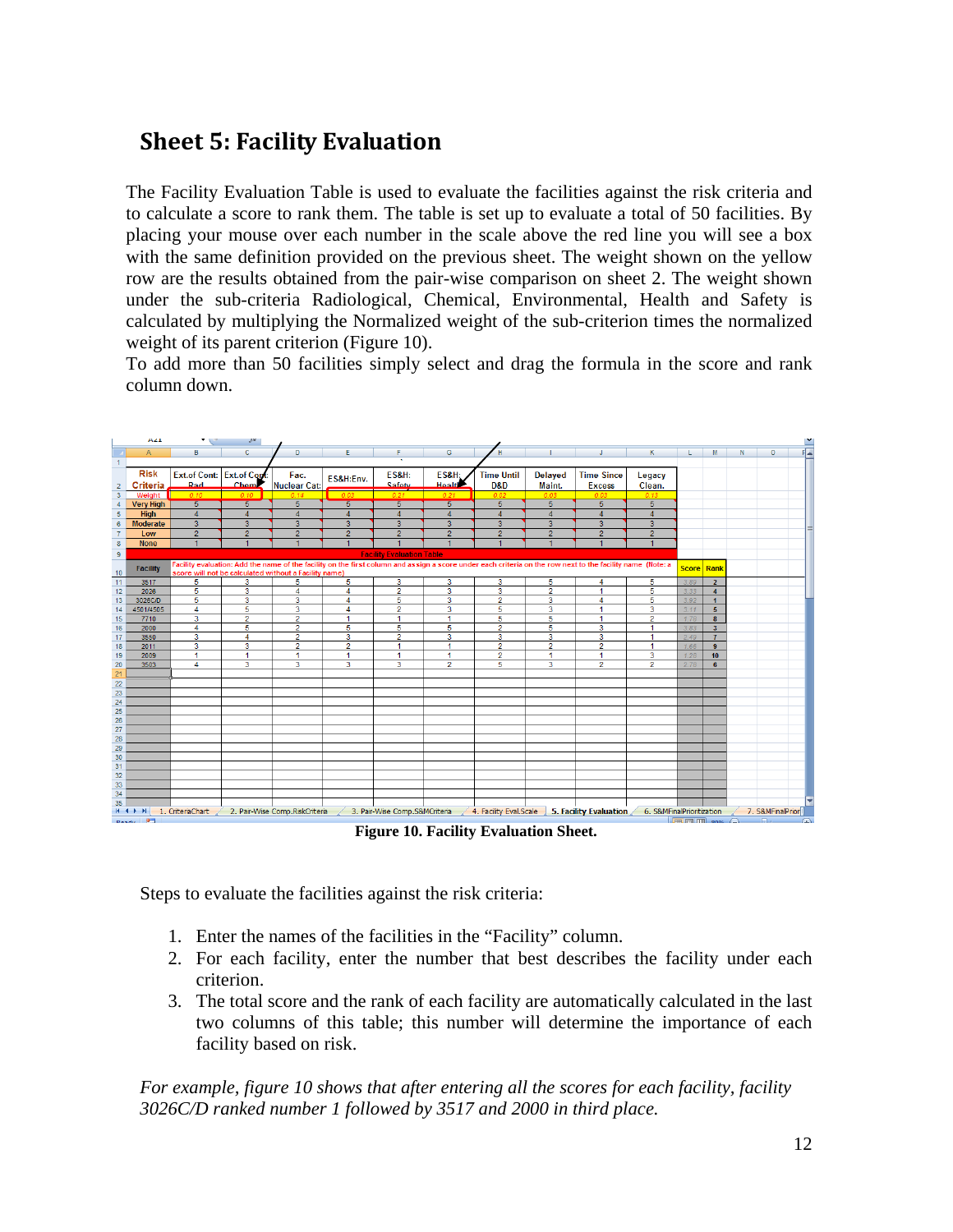# **Sheet 6: S&M Final Prioritization**

<span id="page-12-0"></span>This worksheet contains three tables. The first table is the S&M Checklist (Figure 11). This S&M Checklist is used to identify and prioritize the S&M actions required by each facility. The S&M Check List table displays in the gray column the names of the facilities entered in the Facility Evaluation sheet and in the blue row the S&M criteria ranked according to the results from tab 3. The facility names are automatically displayed in the order in which you entered them.



**Figure 11: S&M Check List**

<span id="page-12-1"></span>Follow these steps to complete the S&M Check List:

- 1. Read the name of the first facility in the Facility Column
- 2. Mark the empty cells to the right with an "X" to identify each S&M activity the facility requires.

*For example, facility 3517 requires safety basis surveillance, ventilation maintenance, contamination control, steam repair, fire system maintenance, liquid waste systems maintenance, legacy waste removal, HVAC maintenance, and grounds keeping (Figure 11).*

The Score Board Table below the S&M Check List (Figure 12) calculates the final score of the S&M activities by adding the product of the final score of the facility times the weight of importance of the S&M activity it requires. Facility S&M Criteria with the highest values are the highest priority sites.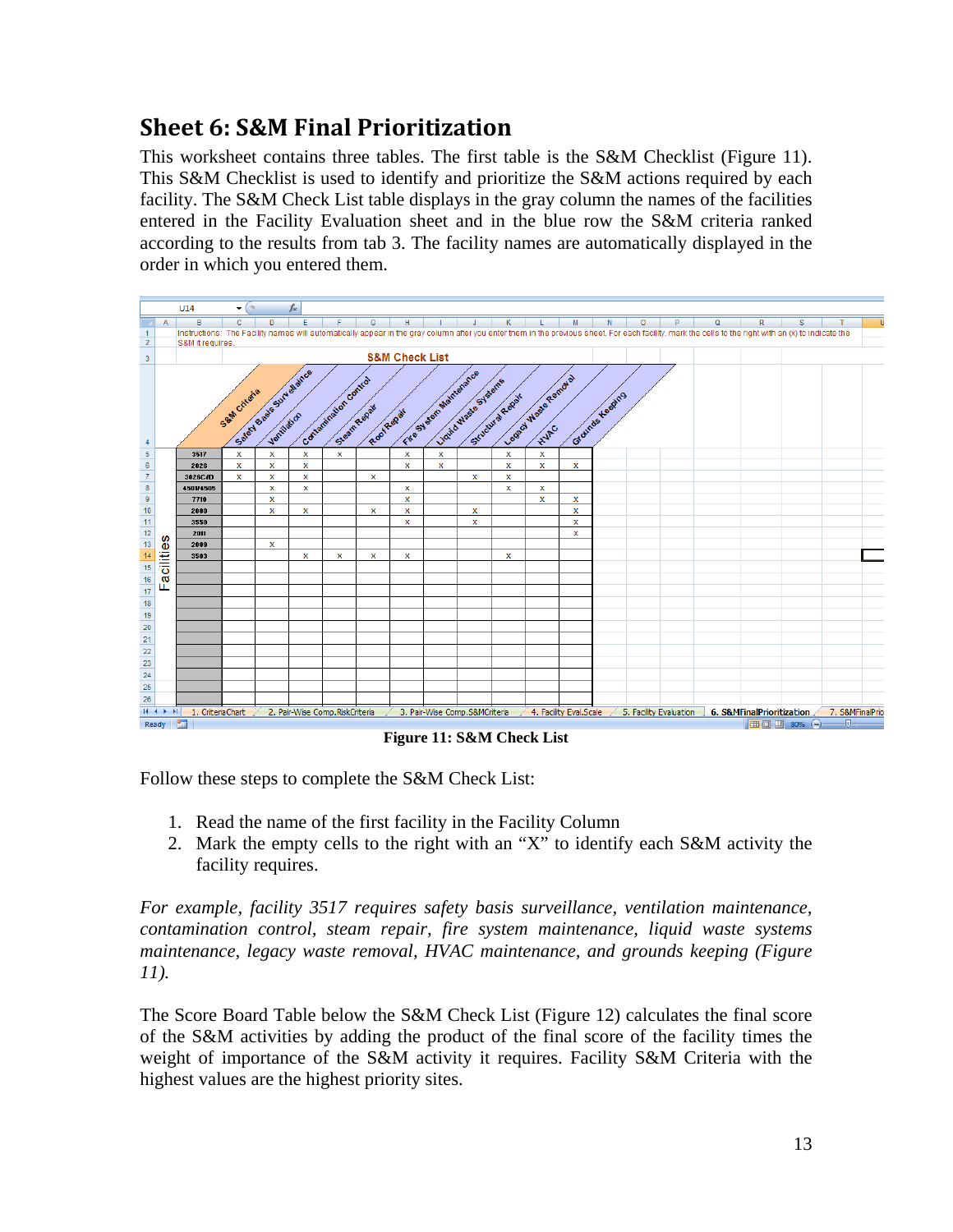The numbers in the yellow row are the weight of importance of the S&M activity calculated in the pair-wise comparison in sheet 3. The score numbers in red are the score the facilities received in the "Facility Evaluation" sheet. The calculations are automatically entered in each cell, and the table provides the final score used to prioritize the S&M actions across all of the facilities.



<span id="page-13-0"></span>Finally, the S&M Actions Ranked table at the bottom of this sheet (Figure 13) shows the rank number for all of the S&M actions required by the facilities based on the score calculated on the Score Table. This sheet is populated automatically when you complete the S&M Check List.



<span id="page-13-1"></span>*For example, Figure 13 shows that the safety basis surveillance in facilities 3026C/D, 3517 and 2026 are the top three priorities.*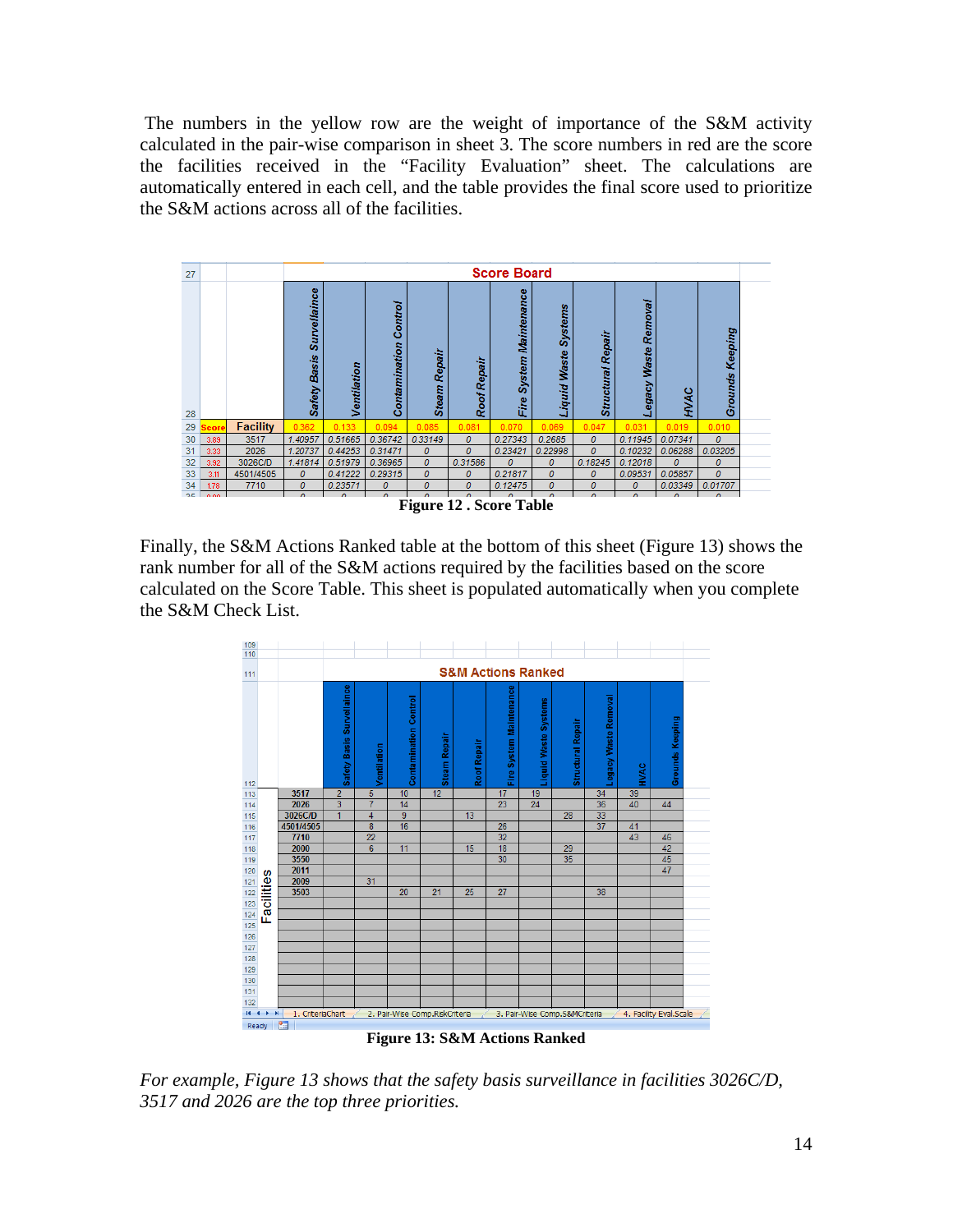# <span id="page-14-0"></span>**Sheet 7: S&M Final Prioritization Chart**

The final sheet in the Excel template displays S&M activities prioritized across all the facilities based on the risk of the facilities and the weight of importance of the S&M they require. As shown in Figure 14, the top three priorities are safety basis surveillance in ORNL facilities 3026C/D, 3517, and 2026.



**Figure 14: Final Ranked S&M Activities**

## <span id="page-14-2"></span><span id="page-14-1"></span>**Sheet 8 & 9: Risk Criteria, and S&M Criteria Definitions**

These sheets contain the definitions for the criteria in order to help you evaluate them according to a standard definition. The definitions were obtained from a group of subject matter experts at ORNL (Figures 15 and 16).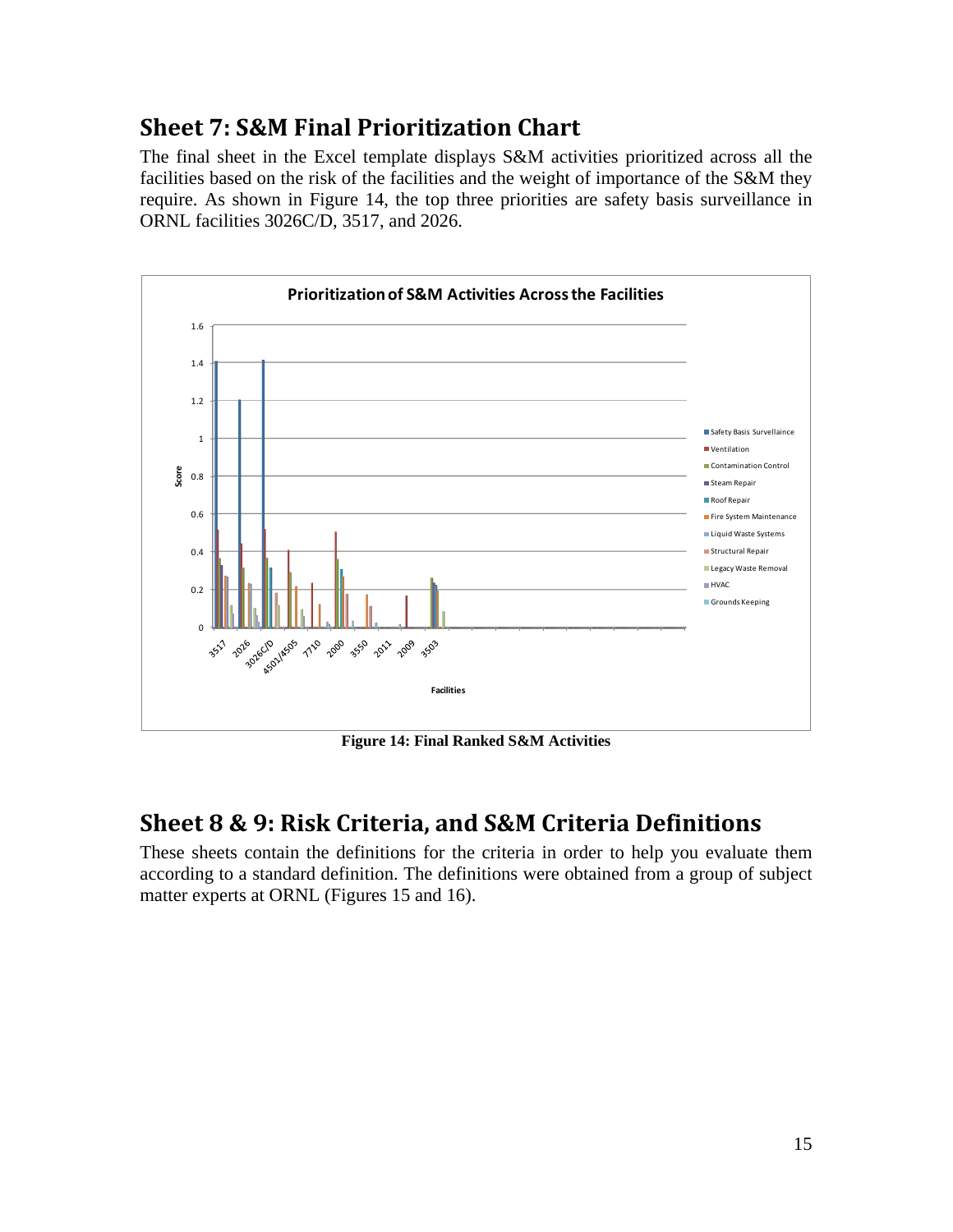### **Risk Criteria Definitions**

| <b>Criteria</b>                                            | Sub-criteria         | <b>Definition</b>                                                                                                                                                                                                                                                                                                                                                                                                                |
|------------------------------------------------------------|----------------------|----------------------------------------------------------------------------------------------------------------------------------------------------------------------------------------------------------------------------------------------------------------------------------------------------------------------------------------------------------------------------------------------------------------------------------|
| <b>Extent of</b>                                           | Radiological         | Addresses extent of radiological contamination of facility and its impact on S&M. Includes the existence of facility-specific                                                                                                                                                                                                                                                                                                    |
| Contamination                                              | Contamination        | regulatory agreements related to radiological contamination.                                                                                                                                                                                                                                                                                                                                                                     |
|                                                            | Chemical             | Addresses extent of chemical contamination of facility and its impact on S&M. Includes measure for facility-specific                                                                                                                                                                                                                                                                                                             |
|                                                            | Contamination        | environmental regulatory agreements or requirements.                                                                                                                                                                                                                                                                                                                                                                             |
| <b>Facility Nuclear Categorization</b>                     |                      | Addresses Nuclear Categorization of Facility with assumption that impact of problems at nuclear facilities create greater<br>potential for risk.                                                                                                                                                                                                                                                                                 |
| ES&H                                                       | <b>Environmental</b> | Addresses the likelihood of and the extent/damage possible to the environment in the event of a release of contamination<br>because of inadequate S&M. Examples of factors to be taken into consideration include contamination of soil, groundwater,<br>streams, or other natural resources, as well as airborne contamination.                                                                                                 |
|                                                            | <b>Safety</b>        | Addresses the physical safety impacts on personnel created by the failure of the facility structure or infrastructure due to the<br>lack of performance of S&M activities. These impacts are to be focused around facility personnel and those in the area and<br>could consider materials of construction and failures of systems such as ventilation and fire detection/suppression.                                           |
|                                                            | Health               | Addresses the impact on the health of workers and/ or the general population (when considering the facility location/ proximity<br>to other operating facilities and general population centers due to the lack of proper S&M.) The considerations here are to be<br>focused more on the body's physiological responses to exposure to the hazards rather than the more physical damage aspects<br>to be considered in "Safety". |
| <b>Time Until D&amp;D</b>                                  |                      | Addresses time between S&M and D&D at the time of the prioritization. Like the other criteria discussed, this criteria will<br>change from year-to-year.                                                                                                                                                                                                                                                                         |
| <b>Accumulated Delayed Maintenance</b><br><b>Estimates</b> |                      | Estimates the total cost of all facility maintenance that has been delayed/unperformed since facility became non-operational.                                                                                                                                                                                                                                                                                                    |
| Time since declared excess                                 |                      | Addresses the time since the facility has been declared excess.                                                                                                                                                                                                                                                                                                                                                                  |
| <b>Status of Legacy Materials Cleanout</b>                 |                      | Addresses the extent of the efforts to remove legacy materials in preparation for either facility transfer to EM, the start of D&D<br>or both.                                                                                                                                                                                                                                                                                   |

**Figure 15: Risk Criteria Definitions**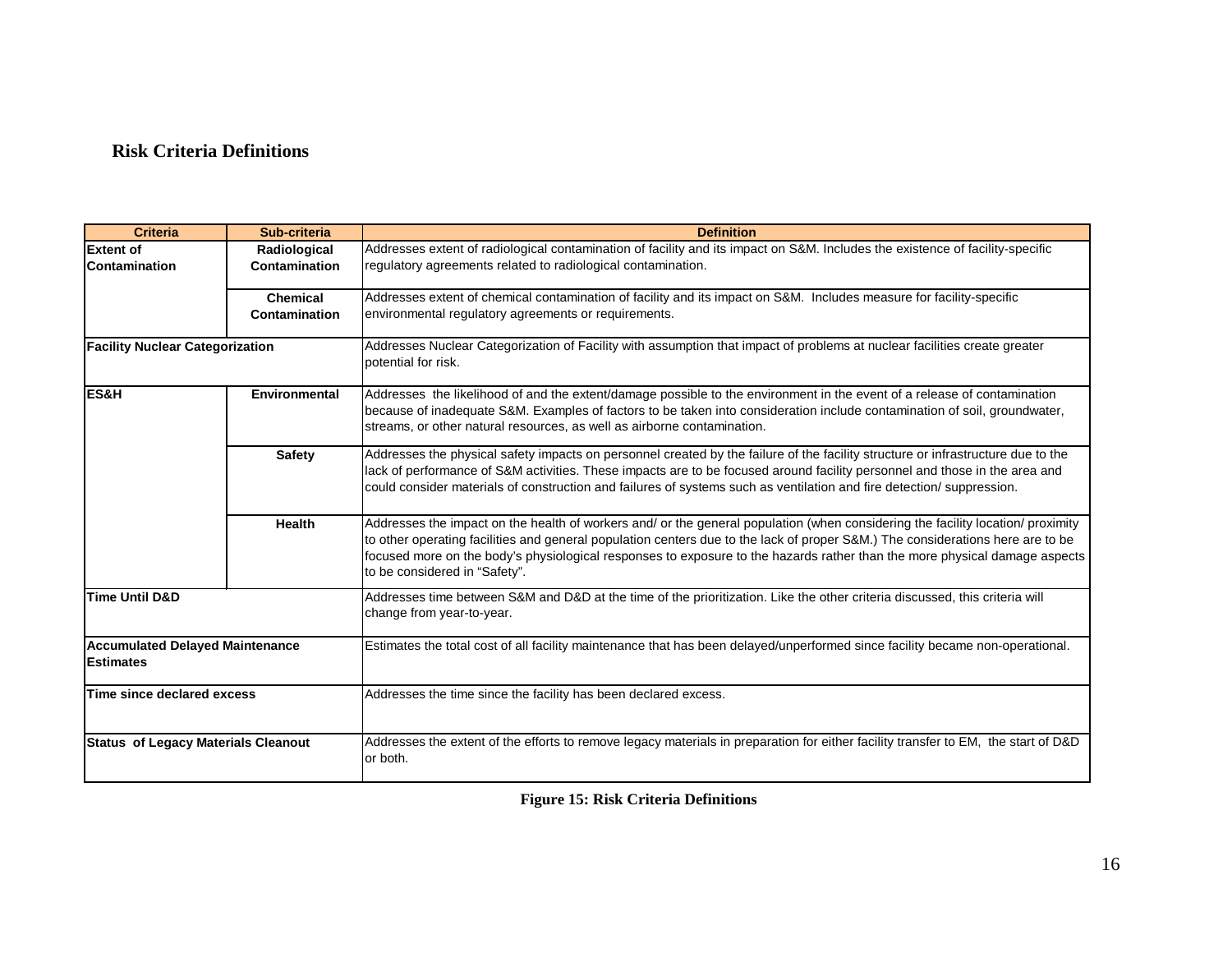### **S&M Criteria Definitions**

| <b>Maintenance Action</b>        | <b>Definition</b>                                                                                                                                                                      |
|----------------------------------|----------------------------------------------------------------------------------------------------------------------------------------------------------------------------------------|
| <b>Contamination Control</b>     | Actions required to prevent the spread of contamination. It includes<br>decontamination and contamination fixing efforts.                                                              |
|                                  | Maintenance and repair of the roof.                                                                                                                                                    |
| <b>Roof Repair</b>               |                                                                                                                                                                                        |
| <b>Safety Basis Surveillance</b> | The surveillances required by documented safety analysis or equivalent<br>documents.                                                                                                   |
| Ventilation                      | Maintenance of systems designed to maintain air flow to prevent the<br>uncontrolled release of contamination. This will include duct work, filters,<br>and blowers.                    |
|                                  | Maintenance of systems designed to mitigate a fire event.                                                                                                                              |
| <b>Fire System Maintenance</b>   |                                                                                                                                                                                        |
| <b>HVAC</b>                      | Maintenance of heating, ventilation and air conditioning.                                                                                                                              |
| <b>Steam Repair</b>              | Maintenance of systems designed to move and control steam through out<br>the facility.                                                                                                 |
| <b>Grounds Keeping</b>           | Mowing grass, filling in animal holes, controlling weeds and other<br>maintenances related to grounds keeping.                                                                         |
|                                  | Any maintenance related to structural repairs. Not including the roof.                                                                                                                 |
| <b>Structural Repair</b>         |                                                                                                                                                                                        |
| <b>Legacy Waste Removal</b>      | Efforts associated with the disposition of legacy waste in anticipation of<br>D&D activities. Includes those items that are easily removed or require<br>minimal effort to disconnect. |
| <b>Liquid Waste Systems</b>      | Maintenance of piping, sumps and associated equipment designed to<br>remove liquid waste from a facility.                                                                              |

**Figure 16: S&M Criteria Definitions**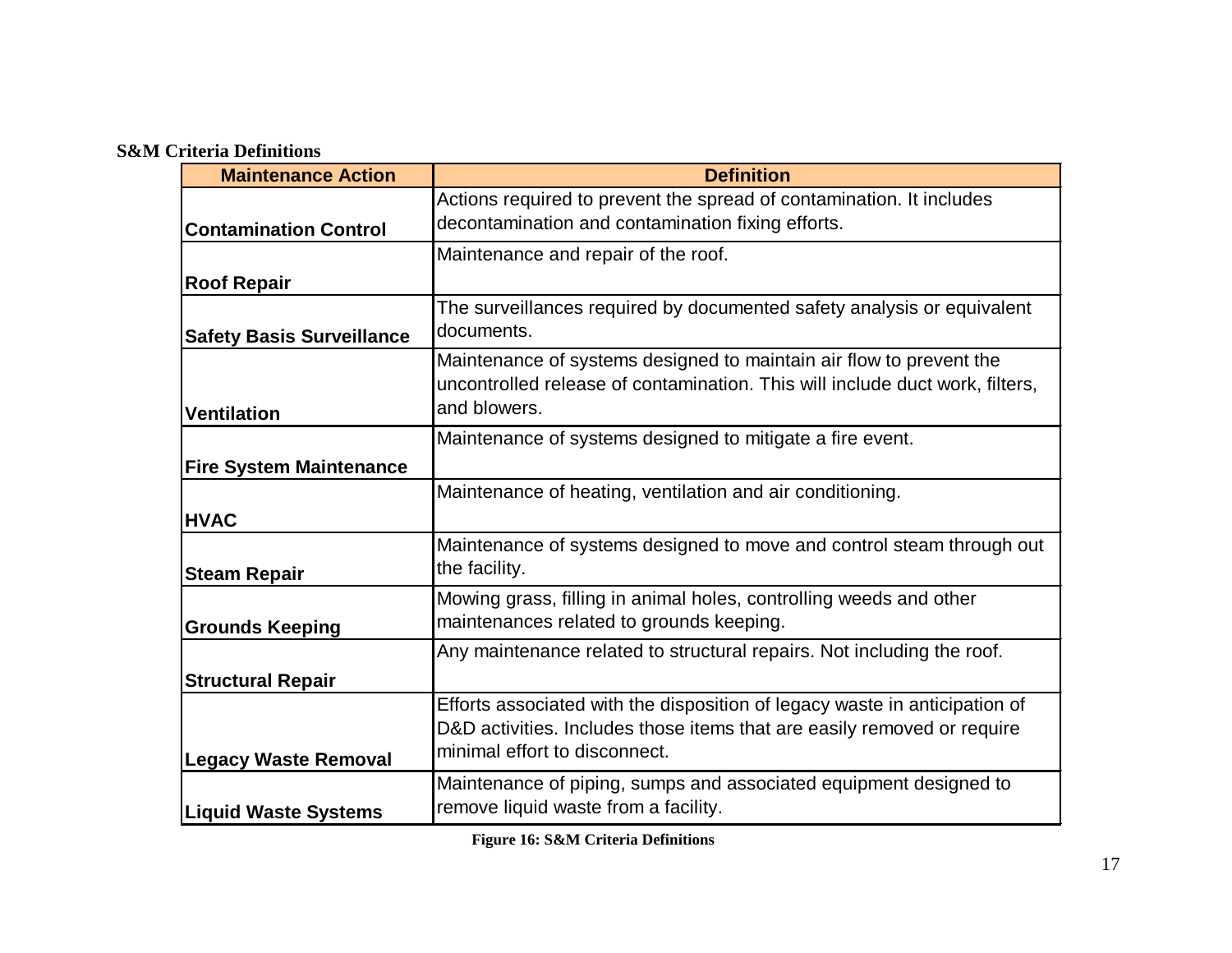# <span id="page-17-0"></span>**Sheet 10: Random Index Chart (RI)**

This sheet contains a random consistency index chart which is used in the calculation of the Consistency Index used in tabs 2 and 3 to determine the internal consistency of comparisons of the criteria ranking for both risk and S&M (Figure 17).

|        | Table 8: Random Consistency Index (RI) |  |  |      |     |   |     |      |      |      |      |      |      |      |      |  |
|--------|----------------------------------------|--|--|------|-----|---|-----|------|------|------|------|------|------|------|------|--|
|        |                                        |  |  |      |     |   |     |      |      | 10   |      |      |      | 14   |      |  |
|        |                                        |  |  | 0.58 | 0.9 | . | .24 | 1.32 | 1.45 | 0.49 | 1.51 | 1.48 | 1.56 | 1.57 | 1.59 |  |
|        |                                        |  |  |      |     |   |     |      |      |      |      |      |      |      |      |  |
|        |                                        |  |  |      |     |   |     |      |      |      |      |      |      |      |      |  |
| $\sim$ |                                        |  |  |      |     |   |     |      |      |      |      |      |      |      |      |  |

<span id="page-17-1"></span> **Figure 17: Random Consistency Index Chart**

This chart was provided by Dr. T. Saaty, where *n* equals the number of criteria. For a detailed explanation of the Consistency Index see Appendix B.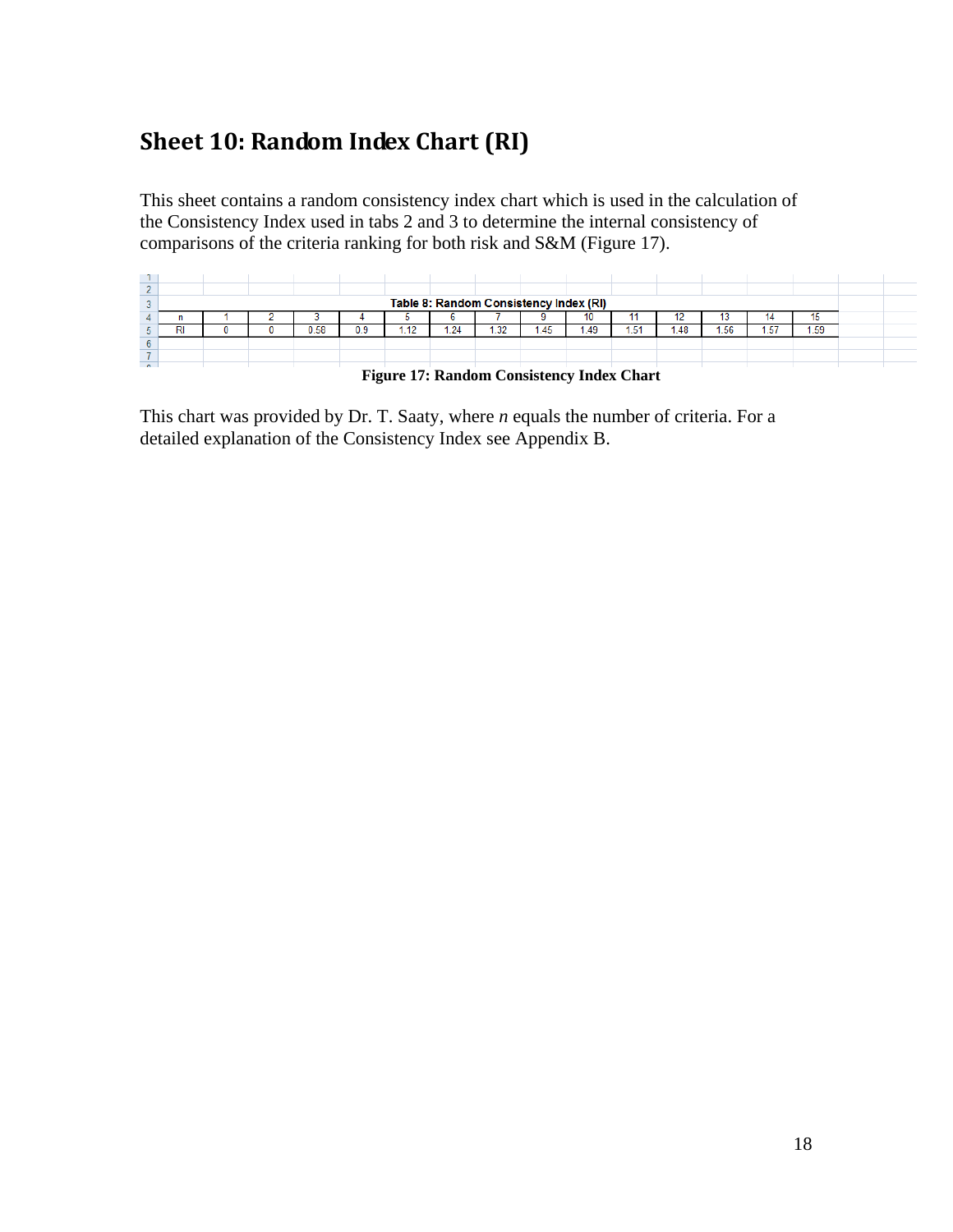# <span id="page-18-0"></span>**Bibliography**

- Hobbs B. F., 2000. *Energy Decisions and the Environment: A Guide to the Use of Multicriteria Methods.* Boston: Kluwer Academic Publishers. 6–8.
- T. L. Saaty, *Journal of Mathematical Psychology*, 15:234–281 (1977).
- Triantaphyllou, E., 2000. *Multi-Criteria Decision Making Methods: A Comparative Study.* The Netherlands: Kluwer Academic Publishers.
- U.S. Department of Energy, Retrieved August 01, 2008, from [http://www.doe.gov/environment/index.htm.](http://www.doe.gov/environment/index.htm)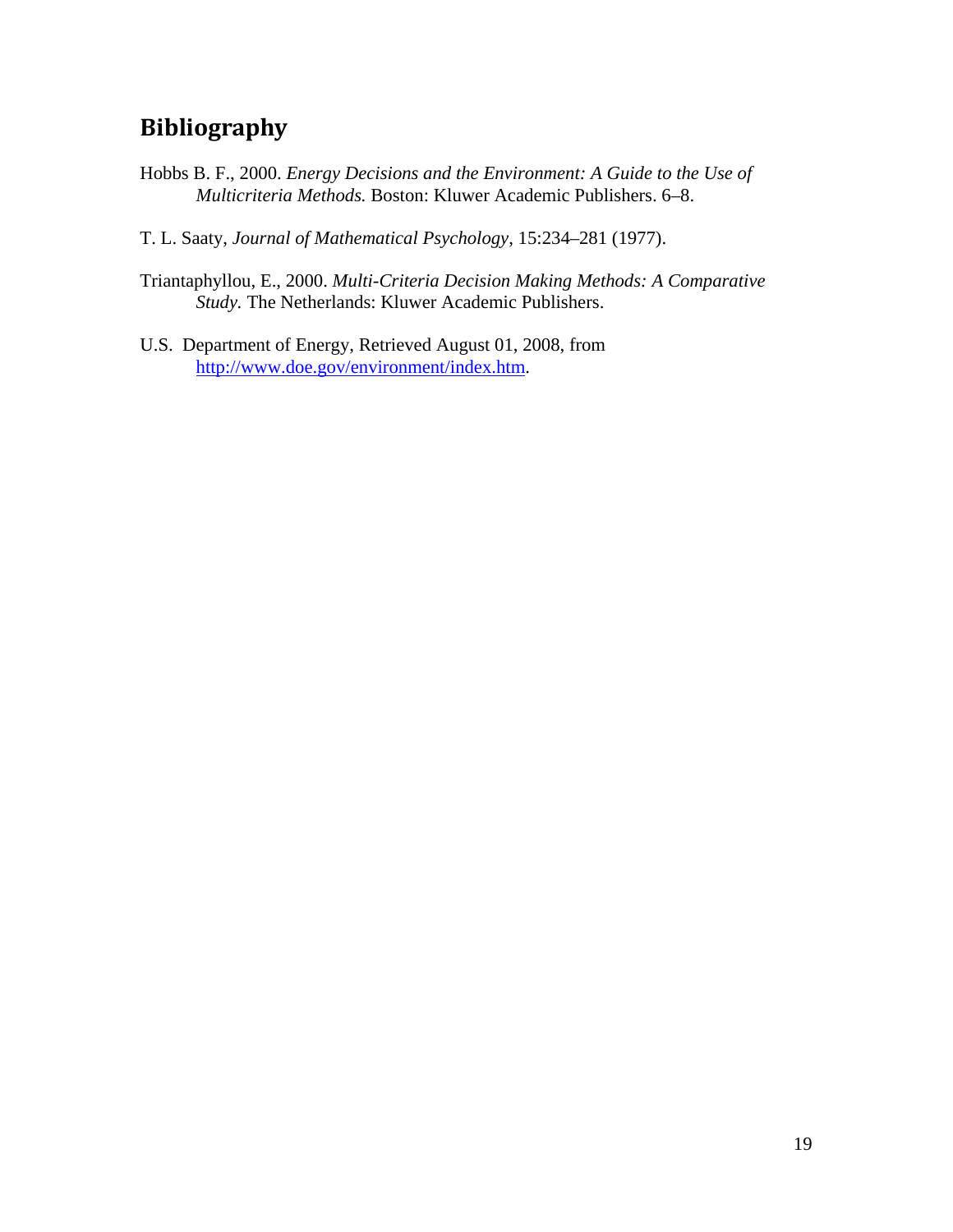# <span id="page-19-0"></span>**Appendix A: Pair-Wise Comparison Formulas**

The following section provides a detailed explanation of the formulas in the pair-wise comparison tables.

|                 | and support<br><b>REASONATION SERVICES PRODUCTS</b> |                  |                         |      | parager springers.<br><b>TELEVISION WINDOW PAINTING</b> |                |                             |                |     |     |     |                 |                                                                                                                                                                                                                          |  |
|-----------------|-----------------------------------------------------|------------------|-------------------------|------|---------------------------------------------------------|----------------|-----------------------------|----------------|-----|-----|-----|-----------------|--------------------------------------------------------------------------------------------------------------------------------------------------------------------------------------------------------------------------|--|
| 9               |                                                     |                  |                         |      |                                                         |                |                             |                |     |     |     |                 |                                                                                                                                                                                                                          |  |
| 10<br>TT        | <b>Enter Number of Criteria:</b>                    |                  |                         |      |                                                         |                |                             |                |     |     |     |                 |                                                                                                                                                                                                                          |  |
|                 |                                                     | <b>Extent of</b> | <b>Facility Nuclear</b> |      |                                                         | <b>Delayed</b> | <b>Time Since</b>           | Status of Leg. |     |     |     | Normalized      |                                                                                                                                                                                                                          |  |
| 12 <sup>2</sup> | <b>Risk Criteria</b>                                | Contamination    | Categorization          | ES&H | Time Until D&D                                          |                | Maintenance Declared Excess | Mat. Clenaout  |     |     |     | Weight          |                                                                                                                                                                                                                          |  |
| 13              | <b>Extent of Contamination</b>                      | 1.0              | 7.0                     | 0.1  | 8.0                                                     | 9.0            | 8.0                         |                |     |     |     |                 | =(1/\$C\$10)*((IF(\$C\$12="",0,(C13/\$C\$23)))+(IF(\$D\$12="",0,(D13/\$D\$23)))+(IF(\$E\$12="",0,(E13/\$E\$23))                                                                                                          |  |
| 14              | <b>Facility Nuclear Categorization</b>              | 0.1              | 1.0                     | 0.1  | 9.0                                                     | 9.0            | 9.0                         |                |     |     |     |                 | )+(IF(\$F\$12="",0,(F13/\$F\$23)))+(IF(\$G\$12="",0,(G13/\$G\$23)))+(IF(\$H\$12="",0,(H13/\$H\$23)))+(IF(<br>2="",0,(l13/\$I\$23)))+(IF(\$J\$12="",0,(J13/\$J\$23)))+(IF(\$K\$12="",0,(K13/\$K\$23)))+(IF(\$L\$12="",0,( |  |
| 15              | ES&H                                                | 7.0              | 7.0                     | 1.0  | 9.0                                                     | 9.0            | 9.0                         |                |     |     |     | L13/\$L\$23)))) |                                                                                                                                                                                                                          |  |
| 16              | <b>Time Until D&amp;D</b>                           | 0.1              | 0.1                     | 0.1  | 1.0                                                     | 0.3            | 1.0                         | 0.1            |     |     |     | 11.312.2        | IF(logical_test, [value_if_true], [value_if_false])                                                                                                                                                                      |  |
| 17              | <b>Delayed Maintenance</b>                          | 0.1              | 0.1                     | 0.1  | 3.0                                                     | 1.0            | 0.3                         | 0.1            |     |     |     | 0.029           |                                                                                                                                                                                                                          |  |
| 18              | <b>Time Since Declared Excess</b>                   | 0.1              | 0.1                     | 0.1  | 1.0                                                     | 3.0            | 1.0                         | 0.1            |     |     |     | 0.031           |                                                                                                                                                                                                                          |  |
| 19              | <b>Status of Leg. Mat. Clenaout</b>                 | 0.5              | 0.5                     | 0.1  | 9.0                                                     | 9.0            | 9.0                         | 1.0            |     |     |     | 0.130           |                                                                                                                                                                                                                          |  |
| 20              |                                                     |                  |                         |      |                                                         |                |                             |                |     |     |     |                 |                                                                                                                                                                                                                          |  |
| 21              |                                                     |                  |                         |      |                                                         |                |                             |                |     |     |     |                 |                                                                                                                                                                                                                          |  |
| 22              |                                                     |                  |                         |      |                                                         |                |                             |                |     |     |     |                 |                                                                                                                                                                                                                          |  |
| 23              | sum                                                 | 9.0              | 15.8                    | 1.7  | 40.0                                                    | 40.3           | 37.3                        | 14.3           | 0.0 | 0.0 | 0.0 | 1.0             |                                                                                                                                                                                                                          |  |
| 24              |                                                     |                  |                         |      |                                                         |                |                             |                |     |     |     |                 |                                                                                                                                                                                                                          |  |

<span id="page-19-1"></span> **Figure 18: Current formula used in pair-wise comparison tables**

The formulas used in the tables provided include IF statements to calculate normalized weight with the purpose of avoiding "error" messages whenever a cell is left blank (Figure 18). For simplification purposes an example of the formula used is provided below.

|               | B<br>A                                   |                           | C                             | D                                | E                        |  |  |  |  |  |  |  |
|---------------|------------------------------------------|---------------------------|-------------------------------|----------------------------------|--------------------------|--|--|--|--|--|--|--|
| 14            |                                          | <b>Number of Criteria</b> |                               | 2                                |                          |  |  |  |  |  |  |  |
| 15            |                                          |                           |                               |                                  |                          |  |  |  |  |  |  |  |
| 16            | <b>Extent of</b><br><b>Contamination</b> |                           | Radiological<br>Contamination | <b>Chemical</b><br>Contamination | <b>Normalized Weight</b> |  |  |  |  |  |  |  |
| 17            | Radiological<br>Contamination            |                           | 1.0                           | 5.0                              | =1/D14*(C17/C19+D17/D19) |  |  |  |  |  |  |  |
|               | <b>Chemical</b>                          |                           |                               |                                  |                          |  |  |  |  |  |  |  |
| 18            | Contamination                            |                           | 0.2                           | 1.0                              | 0.17                     |  |  |  |  |  |  |  |
| 19            |                                          | sum                       | 1.2                           | 6.0                              | 1.00                     |  |  |  |  |  |  |  |
| 20            |                                          |                           |                               |                                  |                          |  |  |  |  |  |  |  |
| $\sim$ $\sim$ |                                          | $\sim$                    | --                            |                                  |                          |  |  |  |  |  |  |  |

<span id="page-19-2"></span> **Figure 19: Normalized Weight Formula in Excel**

The Pair-Wise Comparison Table of the Risk Criteria has three more spaces to add more criteria however, if more than 3 criteria need to be added simply use the formula shown above in Cell E17 of Figure 19.